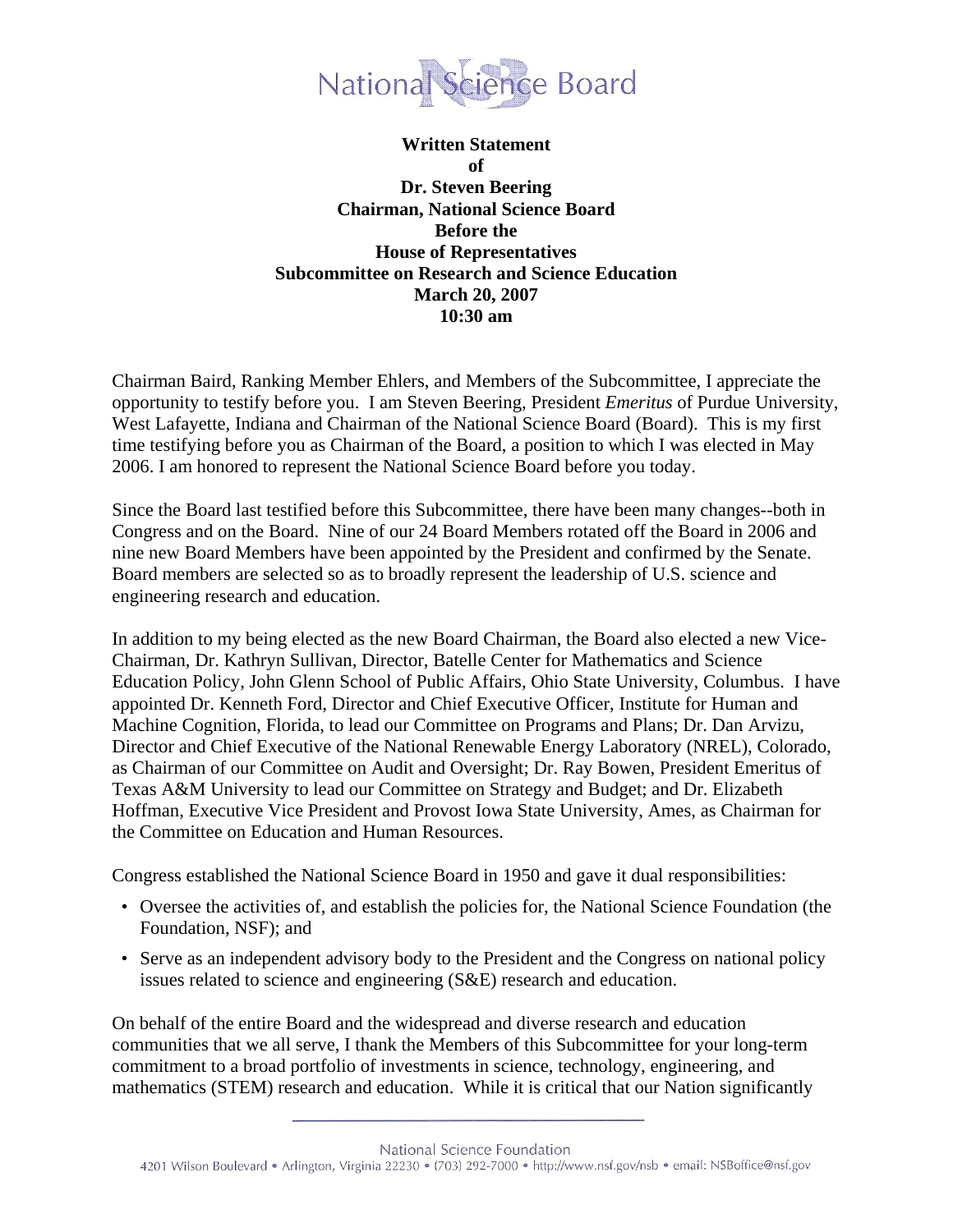increase our support for this portfolio, it is also important that these investments be diverse and balanced. The Board greatly appreciates long-term Congressional support of the Board, the Foundation, and their programs and activities. Your continuing bipartisan commitment to excellence in U.S. science and engineering research and education has ensured that the U.S. remains a world leader in the global innovation and discovery enterprise. As you all are well aware, continued investment is required for the U.S. to maintain a global leadership position in science and technology.

I will turn now to answer the specifics questions you presented to me, Mr. Chairman, in your letter of March 7, 2007. Following these responses, I will provide a brief overview of Board activities over the last year, forecast activities for the coming year, and then provide you with some specific issues you may wish to consider for inclusion in the re-authorization language.

# QUESTIONS FROM CHAIRMAN BAIRD

Your questions focus on a number of challenging issues that are subject to continual consideration and discussion by the Board, as they are central to fulfilling NSF's mission in research and education under the NSF Act of 1950 (as amended). That mission is to promote the progress of science; to advance the national health, prosperity, and welfare; and to secure the national defense.

# QUESTION 1: What can NSF do to nurture young investigators and to improve their funding rates?

The Board has consistently expressed our concern that research funding nurture new researchers and sustain excellent researchers throughout their careers. For instance, a National Science Board policy, endorsed in 1977 and amended in 1984, requests that the NSF Director submit an annual report on the NSF merit review process. This report allows us to monitor the funding rates for new principal investigators (PIs) annually. The *FY 2006 Report on the NSF Merit Review Process* [(NSB-07-22) http://www.nsf.ogv/nsb/documents/2007/merit\_review.pdf, available March 30, 2007] indicates that 18,061 proposals were received from new PIs during FY 2006, of which 18 percent were funded. New PIs are defined as those who have not previously been awarded an NSF grant, and are generally regarded as professionally "young" investigators (less than 5 years from attaining degree). Grant proposal success rate overall is 25 percent, with a 30 percent rate for PIs who received prior awards (prior PIs). The funding rate of new PIs has been two-thirds or less of prior PIs, since 1999. Additional funding for Research and Related Activities (R&RA) under the 2008 request is welcome, to the extent that it can increase the funding rate for grants, so that these gifted new researchers will not become discouraged and leave their careers in research.

As directed by Congress in Section 22 of the Foundation's 2002 Authorization Act, the Board prepared a report, *Fulfilling the Promise* [(NSB-03-151) www.nsf.gov/nsb/documents/2003/nsb03151], to outline how additional funding would be spent in the event the NSF budget were doubled over a 5-year period. This report also identifies the need for \$1 billion over the five year period to fund more grants, and \$0.2 billion to expand the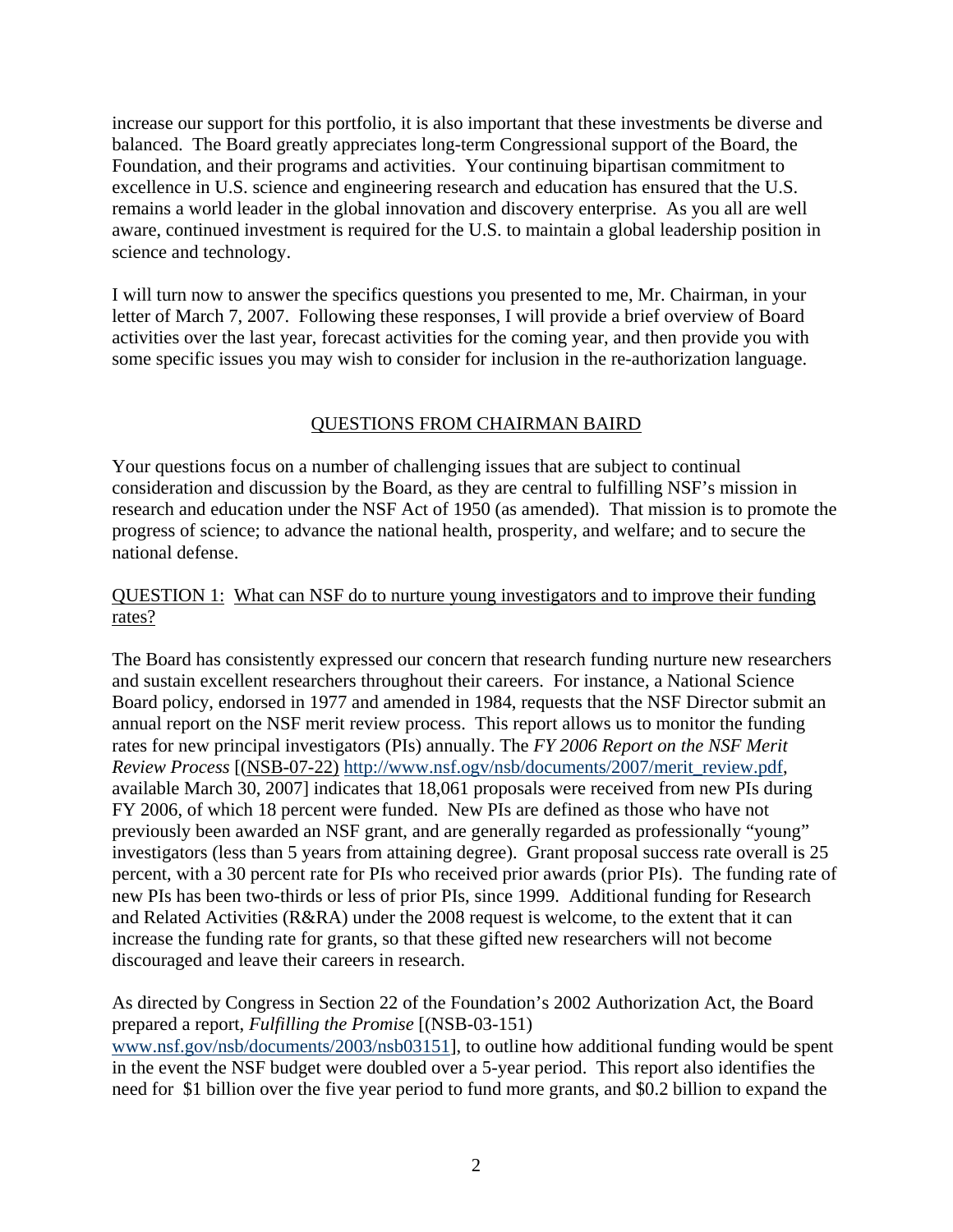institutions of higher education participating in NSF activities, including funding for start-up awards to new PhDs. The Board supports expansion of the NSF CAREER (faculty early career, www.nsf.gov/funding/pgm\_summ.jsp?pims\_id=5262) program, as long as such expansion is funded through additional appropriations, so as not to undercut the Board priority for NSF to also increase the size and duration of awards and increasing funding for novel ideas and approaches.

The Board applauds the recommendations for research in the American Competitiveness Act, reflecting the National Academies report, *Rising Above the Gathering Storm*  (www.nap.edu/catalog.php?record\_id=11463)*,* to increase federal investment in long-term basic research by 10 percent each year over the next 7 years; and to double the NSF budget in 10 years. We also strongly supported the existing congressionally authorized doubling of the NSF budget to approximately \$10 billion over the five-year period FY 2003 to FY 2007, under the 2002 NSF Authorization. Nevertheless, current funding for NSF falls well short of authorized levels. We would respectfully suggest that the time to implement these admirable authorizations and initiatives through actual appropriations has never been more urgent than now.

We further applaud the additional support appropriated in recent years to physical sciences, engineering, mathematics and computer sciences, which were identified for attention in the Board's 2003 report, *The Science and Engineering Workforce / Realizing America's Potential*  [(NSB-03-69) www.nsf.gov/nsb/documents/2003/nsb0369.pdf]. However we caution that increased funding for one area should not be at the expense of other parts of the NSF portfolio that also offer expanding opportunities for discovery, such as the biological sciences at NSF, which have been funded now for a decade below the level of increase of the portfolio as a whole.

QUESTION 2: What is the appropriate balance between funding for interdisciplinary and disciplinary research? What are the best mechanisms for soliciting and funding interdisciplinary research proposals? Is NSF doing a sufficient job of publicizing opportunities for funding of interdisciplinary proposals?

The Board has a long-standing commitment to support for interdisciplinary research. In a 1988 report, *Report of the National Science Board Committee on Centers and Individual Investigator Awards* (NSB-88-35) the Board noted that the use of centers was increasing because centers epitomize the growing complexity, cost, and organization of modern research. The rationale for support for centers was based in large part on their interdisciplinary nature to exploit opportunities in science where the complexity of the research problem can benefit from the sustained interaction among disciplines and/or sub-disciplines, and to stimulate new directions and styles of inquiry in research including collaborative, cross disciplinary, and interdisciplinary approaches.

In the early 1990s, the Board sponsored a review, with the National Academies' Government-University-Industry Research Roundtable, of emerging stresses in the university community [*Stresses on Research and Education at Colleges and Universities: Institutional and Sponsoring Agency Responses* (July 1994)]. Interdisciplinary research was identified as a key issue. Among the concerns were a greater difficulty in assembling and sustaining interdisciplinary teams and the perceived reduced probability for success due to the likelihood that reviewers of an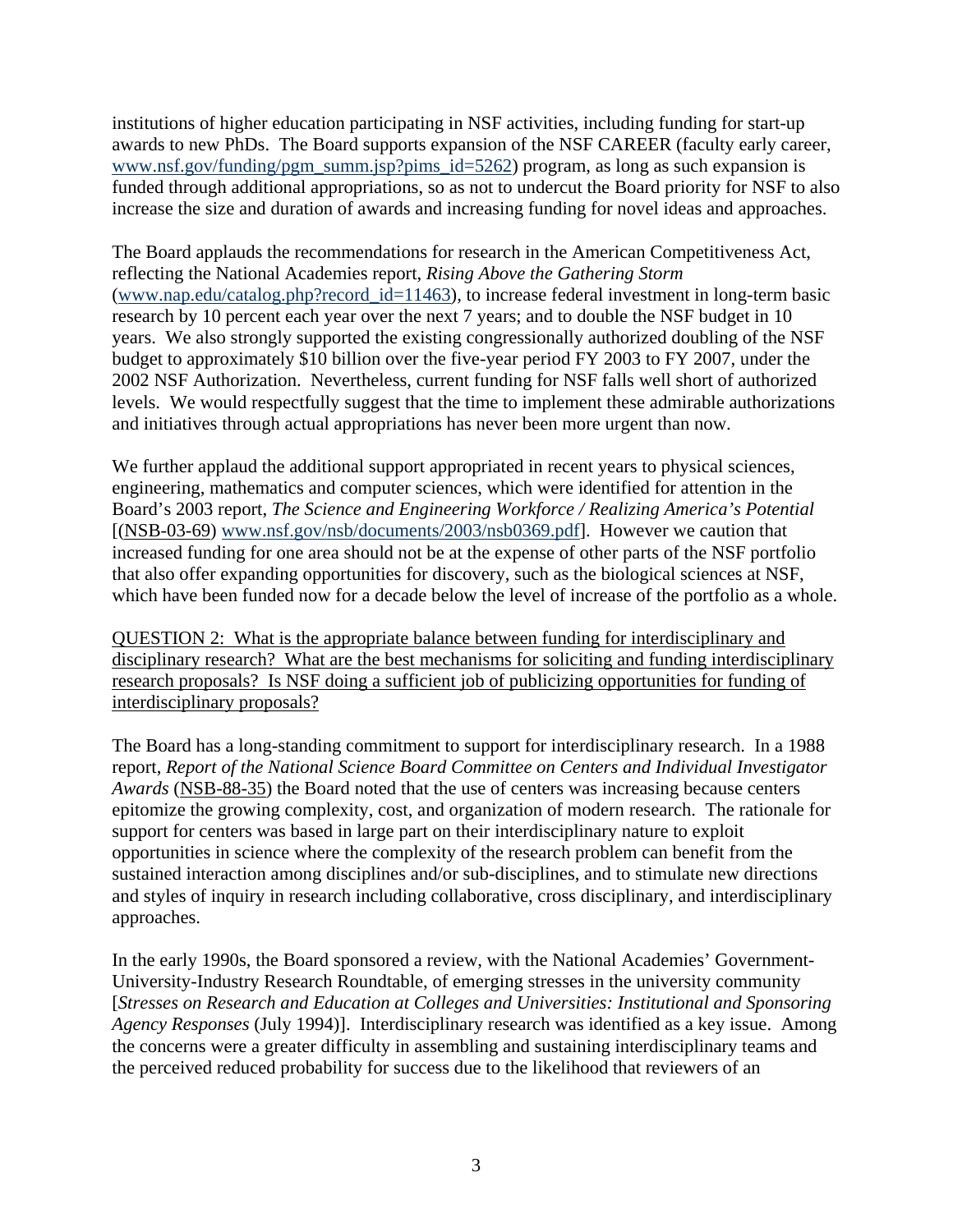interdisciplinary proposal would not be expert in all areas covered, and therefore be unlikely to rate fairly an interdisciplinary proposal.

Understanding the important role of individual investigator grants to the U.S. basic research enterprise, and that these types of grants are vital sources of interdisciplinary research, the Board issued guidance (NSB-05-166, Appendix C to NSB-05-166) in December 2005 to NSF on the relative balance of funding for centers, stating that "NSF's investment in centers should be reported as both a percentage of the R&RA account and as a percentage of the total NSF budget, with the range of support for NSF centers being 6-8 percent of R&RA. However it is important to consider that the relative balance of funding for principal investigators, large facilities, and centers will vary considerably across disciplines".

The Foundation funded nearly a hundred centers in FY 2006. These centers allow groups of scientists and engineers to address broad scientific and engineering challenges that are of interest to the general public, and to encourage innovation. They are typically interdisciplinary in character and provide opportunities for partnering across institutions, agencies and sectors, and internationally. In addition to centers, the Foundation supports a number of cross disciplinary priority areas that include collaborations across disciplines and agencies to address national research and development (R&D) priorities - currently in nanotechnology, climate change science, networking and information technology, and homeland security.

NSF also supports interdisciplinary proposals through less formal means through collaborations across programs and directorates within the agency. When program officers present their portfolio of proposed awards for review, they must explain what makes the projects exciting, high risk and/or multidisciplinary. Identifying the most innovative proposals is an explicit part of program officers' responsibilities. Several mechanisms are built into the oversight process to ensure that multidisciplinary proposals are on a fair footing with other proposals in the merit review process, including each program's Committee of Visitors (COV) and NSF's Advisory Committee for GPRA Performance Assessment (AC/GPA).

It is important for the merit review process generally, and for interdisciplinary or multidisciplinary proposals in particular, that the process employed for merit review be clearly explained and understood, both by reviewers and program officers and by applicants. Identifying the most innovative and multidisciplinary proposals is an explicit program officer responsibility, but these concepts are difficult to define for the proposal review context. In response to concerns about the uncertainty of what constitutes "multidisciplinary," NSF is now collecting explanations of projects that program officers identify as multidisciplinary. Clarity in these identifications should result in an improved ability to communicate with the research communities, which should result in more effective outreach.

A large share of NSF proposals is unsolicited. This factor is important in allowing the community to provide grass roots input to identify the most promising areas for discovery, whether disciplinary or interdisciplinary in nature. The correct "balance" at any one time would be difficult to fix in advance. For example, the provision of a new instrument for science or a new discovery that shifts a traditional paradigm would be likely to stimulate new ideas and proposals within the affected scientific research areas. Perhaps subsequent proposals stimulated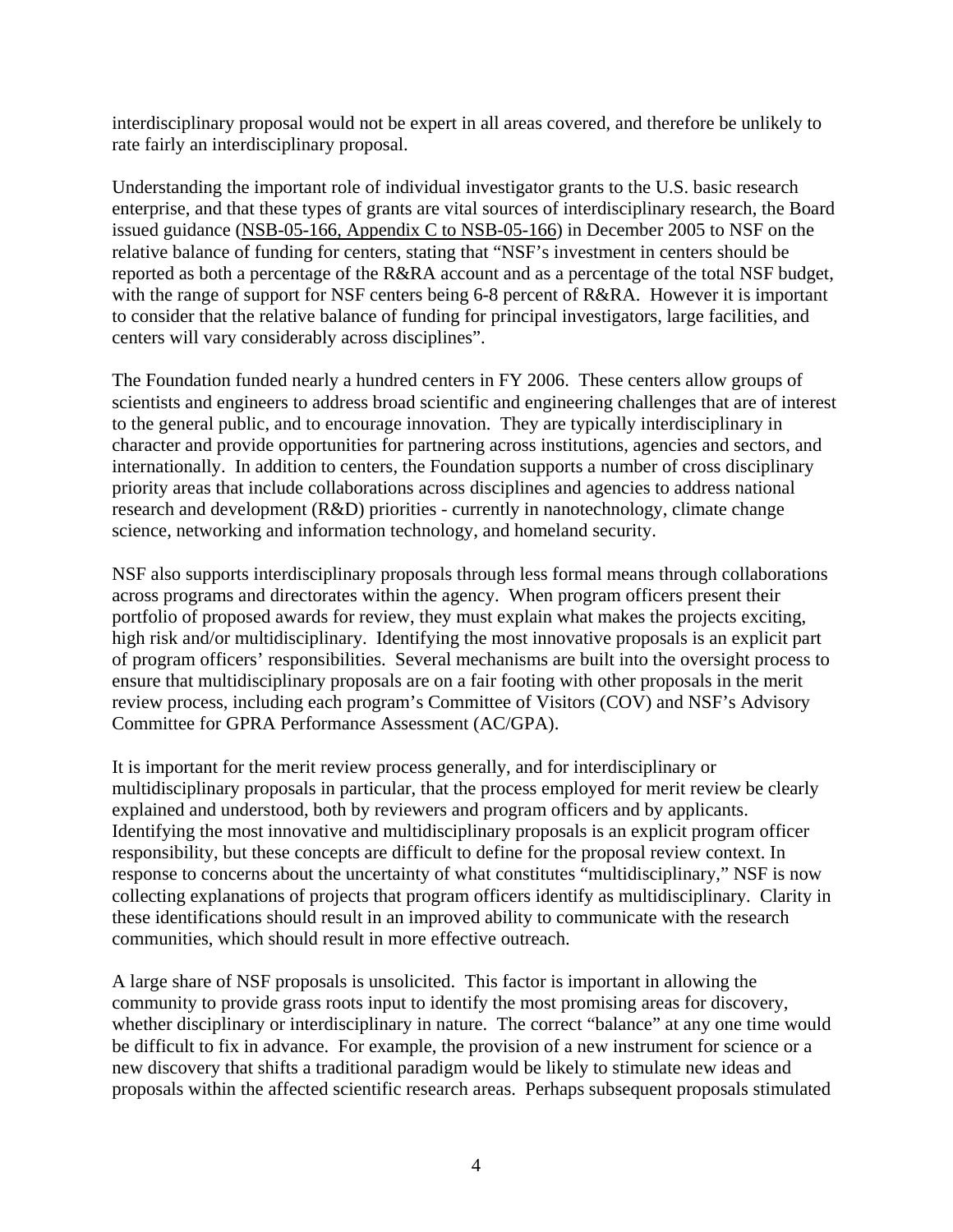by this new impetus would be either interdisciplinary or disciplinary proposals, depending on the nature of the change, which might affect the balance between meritorious interdisciplinary and disciplinary proposals received by particular programs for consideration. In short, the right balance at any time is determined by the opportunities for discovery and the quality of the proposals submitted.

The Board has requested that NSF conduct a review of the impacts of NSF proposal and award management mechanisms. With the information provided from this review, the Board will be better positioned to provide guidance and establish appropriate policy for NSF program portfolio balance across disciplines, to include inter-disciplinary research.

QUESTION 4: NSF, unlike the mission oriented science agencies, is a mainly proposal-driven agency. However, there are significant issues of concern to our nation – competitiveness, security, energy – that can be addressed, at least in part, through technology enabled by solutions or answers to known scientific challenges and questions.

What is the appropriate role for NSF in such research driven by national needs? In fostering industry/university partnerships? Is this a valid application of criterion 2 of NSF's merit review process?

The Foundation was established to serve national needs including promoting the progress of science, advancing the national health, prosperity, and welfare, securing the national defense, and other purposes. National needs, both broadly and more narrowly defined, have always shaped the portfolio of NSF investments, and these investments should continue to address our Nation's needs as they evolve. Criterion 2 includes enhancements to partnerships, and potential benefits to society, and therefore includes contributions to innovation. Although NSF does not directly support technology development or deployment, the research it funds is driven by important national needs, and indeed NSF participates in interagency R&D priorities including the National Nanotechnology Initiative, Climate Change Science Program, Networking and Information Technology R&D, and Homeland Security for the last several years.

One example of NSF participation in cross agency activities to benefit society is membership in the National Science and Technology Council's Subcommittee on Disaster Reduction (SDR) and of the legislatively-created National Earthquake Hazards Reduction Program (NEHRP). NSF's principal contribution to NEHRP is the George E. Brown, Jr. Network for Earthquake Engineering Simulation (NEES), an impressive collection of 15 large-scale experimental sites that feature advanced tools linked to a centralized data pool and earthquake simulation software, all of which is bridged together by the high-speed Internet2.

One of the NEES sites is the O.H. Hinsdale Wave Research Laboratory at Oregon State University, which the Board recently visited. Research from Hinsdale and the other NEES facilities will help to advance our understanding and improve seismic performance of civil infrastructure in the US and around the world and will lead to the design of buildings and development of building construction techniques to reduce the potential for damage to structures from tsunamis and other earthquake-related disasters.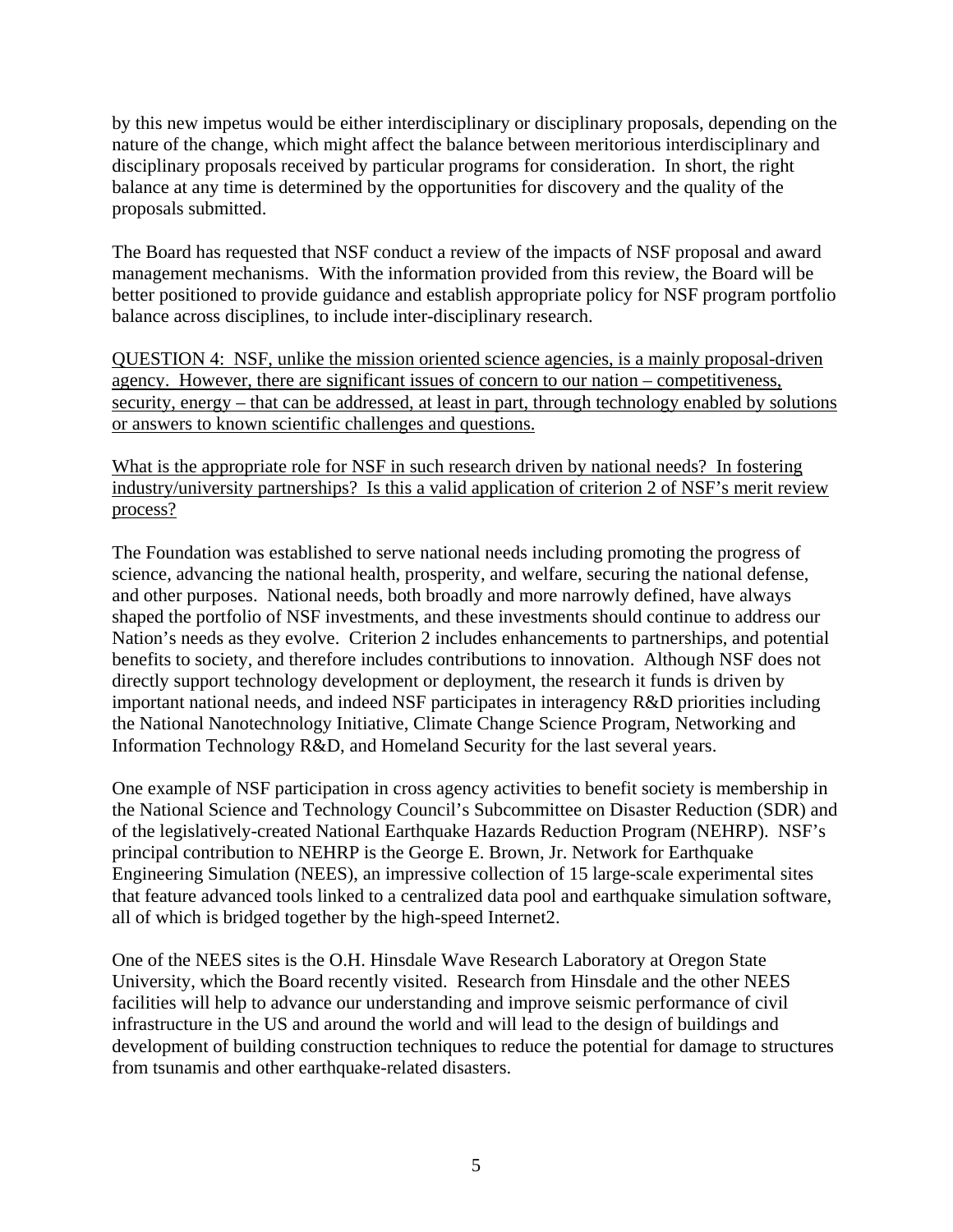Recently, the National Science Board issued its report *Hurricane Warning: The Critical Need for a National Hurricane Research Initiative* [(NSB-06-115)

www.nsf.gov/nsb/committees/hurricane/initiative.pdf], recommending the role of NSF and operational agencies like NOAA, NIST, NASA, USDA, and the Navy in the creation of a substantial new federal science and engineering enterprise for benefiting society. This enterprise would undertake a focused, sustained, and multi-agency initiative to improve our understanding of, and ability to predict, mitigate, and respond to, the impacts of hurricanes on the population, the built-infrastructure, and the natural environment.

Another example of meeting national needs is the Foundation's involvement with energy research as a partner in the President's hydrogen fuel initiative through membership in the Interagency Hydrogen and Fuel Cell Technical Task Force. Related to this is the NSF's Energy for Sustainability Program, which will fund basic research and engineering of hydrogen and other alternative fuel systems, and the U.S. Climate Change Technology Program to develop the basic understanding that will facilitate the development of new and advanced technologies to address climate change.

NSF advances national competitiveness through its many educational programs from the grade school to post graduate levels, and by providing essential research infrastructure through its four multi-user Federally-Funded Research and Development Centers, the construction of Major Research Equipment and Facilities, and through its eight Centers programs. The National Science Board's "Science and Engineering Indicators" and the NSF's surveys and reports provide statistics reflecting the condition of important components of U.S. and global science and technology, and provide information to track national competitiveness in science and engineering and to inform future programs to further promote competitiveness.

NSF also helps to promote innovation through individual researchers. For example, Phase I recipients of the Foundation's Small Business Innovation Research Awards (SBIR) are invited to participate in NSF-sponsored business development programs. These programs help our awardees understand the issues associated with technology development and deployment that may be outside the experience of research scientists. NSF has found that these programs significantly increase the quality of commercialization plans and as a result the success rate of advancing to Phase II SBIR funding. Eleven federal agencies fund research through an SBIR program, but NSF is the only one to offer the entrepreneurial training to Phase I funding recipients.

While technology development and deployment are not the direct objectives of the National Science Foundation, the data show our grantees have been successful in combining NSF support with funding from industry and other federal agencies and their own ingenuity to develop useful inventions. For example, 272 United States Patents were granted in 2006 that have acknowledged funding from the National Science Foundation. Analysis of these patents also reveals how NSF funding helps to further the research of the 'mission' agencies. Research for over 44 percent of NSF-related patents in 2006 were co-sponsored by one or more of the 'mission' agencies, including USDA, NIH, NASA, and the Departments of Defense, Education, and Energy. In addition, researchers filed 379 U.S. Patent applications in 2005 for inventions sponsored, at least in part, by NSF. For each the past three calendar years, NSF awardees have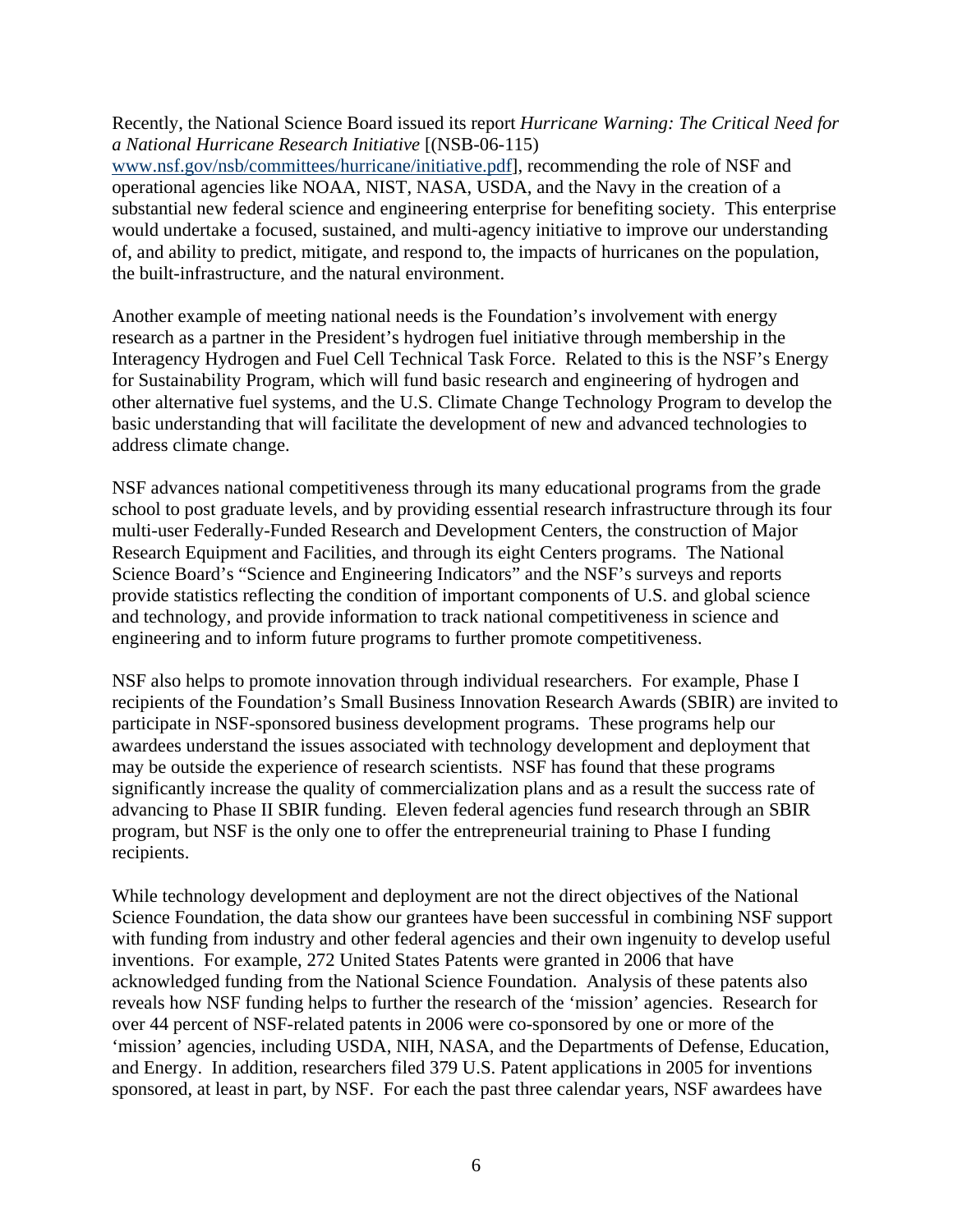disclosed over 1000 inventions. In fact, the "iEdison.gov" database reports NSF is consistently one of the top two Federal agencies in terms of the number of inventions disclosed by researchers it supports.

Moreover, since CY 2004, NSF has directly funded fundamental research to enhance homeland security. In FY 2006, NSF funding in this area was \$342 million and it has requested \$375 million in FY 2008, to fund research in such areas as information security, understanding vulnerabilities and strengthening U.S. critical infrastructure, and automated understanding of language.

QUESTION 5: What are NSF's priorities in K-16 science, technology, engineering and mathematics (STEM) education? How does the current budget reflect those priorities? In particular, what is NSF's role in supporting undergraduate STEM education?

The Board has been especially concerned with a major area of NSF responsibility – education in science, technology, engineering and mathematics (STEM). Education is a core mission of NSF, which not only includes advanced education in connection with funded research, but also responsibility for promoting quality math and science education as intertwining objectives at all levels of education across the United States. NSF's highly competitive peer-review process is second to none for openly and objectively identifying, reviewing, selecting, funding and providing stewardship for the very best STEM proposals and programs in research and education.

The Board has a long term concern with the condition of STEM education at all levels of the system. Nearly a quarter century ago, the National Science Board's Commission on Pre-college Education in Mathematics, Science and Technology assessed the state of U.S. pre-college education in the subject fields and found it wanting. At the same time, in 1983 the U.S. Department of Education's National Commission on Excellence in Education published the report, *A Nation At Risk (*www.ed.gov/pubs/NatAtRisk/risk.html)*.* This document stated: "By the year 2000, U.S. students will be the first in the world in mathematics and science achievement," expressing alarm on the "rising tide of mediocrity [in education] that threatens our very future as a Nation and a people." Despite these two reports – *A Nation At Risk* sounding the alarm and the Board's Commission report recommending solutions – and many others since then, we continue to slip further behind. Not only are they not first, but by the time they reach their senior year, even the most advanced U.S. students perform at or near the bottom on international assessments. There is now an even more pressing need to build a new foundation for U.S. STEM education.

The Board has explored in a number of policy reports how the Foundation and other components of the STEM education system in this country can be more effective. Even while U.S. student relative performance in mathematics and science is declining on international assessments, changing workforce requirements mean that new workers will need ever more sophisticated skills in STEM disciplines. This emerging workforce, consisting of degreed and highly skilled technical workers, will need to begin developing their mathematical and science skills early in their educational career. In addition, the rapid advances in technology in all fields mean that even those students who do not pursue professional occupations in technological fields will also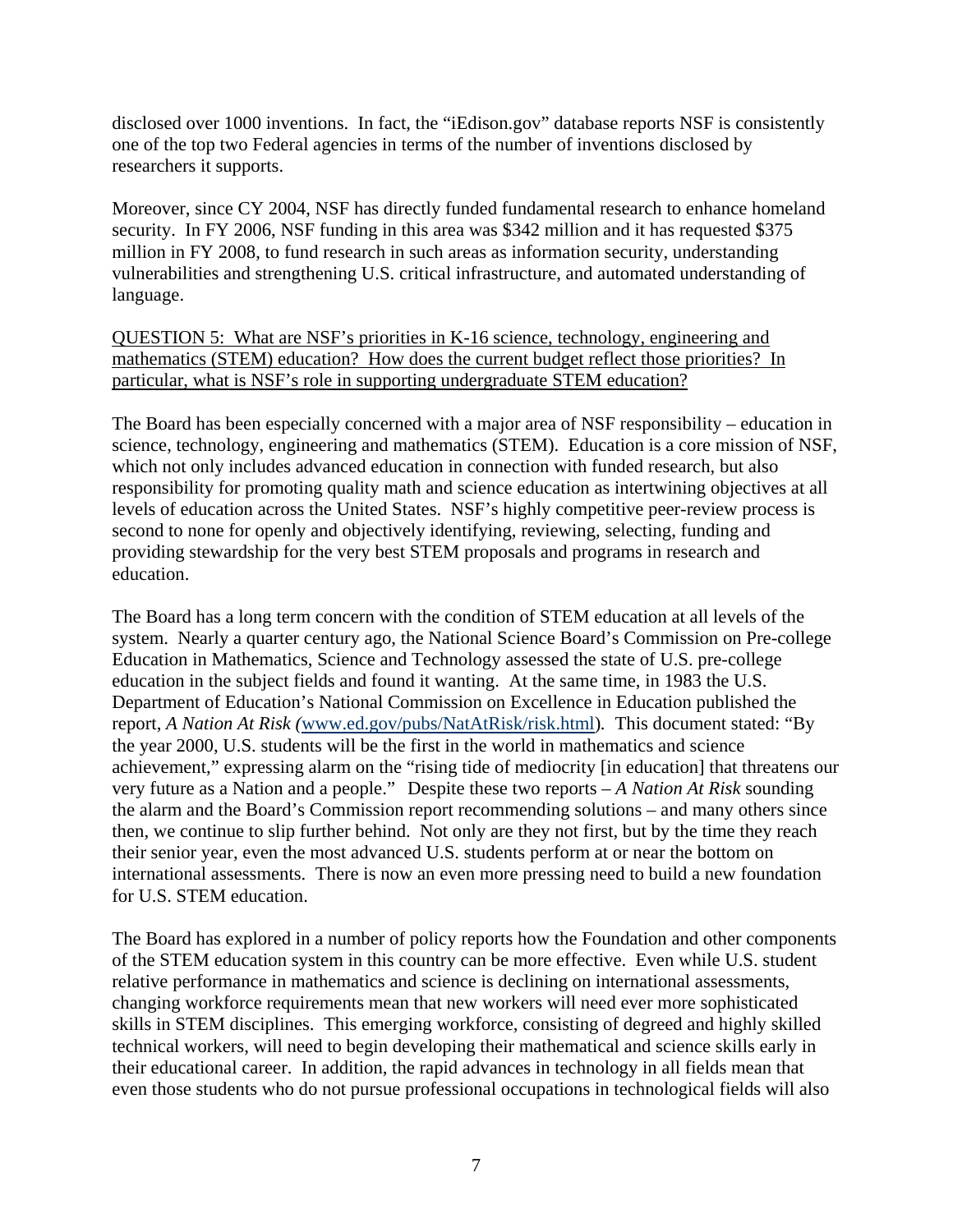require solid foundations in science and math in order to be productive and capable members of our Nation's society.

As some of you know, the Board established a second Commission on STEM education—the Commission on 21<sup>st</sup> Century Education in Science, Technology, Engineering and Mathematics in March 2006, comprising a wide range of eminent experts representing the broad scope of interests in U.S. STEM education (www.nsf.gov/nsb/edu\_com). We have held a number of hearings across the Country - both in the process of considering the charge to such a Commission, and subsequently during several meetings of the new Commission. Science and Technology Committee Chairman Gordon and Vice Chairman Lipinski, and several other Members of the Subcommittee on Research and Science Education - Ranking Member Ehlers and Congresswoman Johnson, and other Members of Congress, including Speaker Pelosi, Congressman Mark Udall, Congressman Wolf and Congressman Culberson, as well as former Science Committee Chairman Boehlert, have attended one of these hearings or otherwise contributed their insights to this process. We look forward to receiving the draft action plan to reform U.S. STEM education from the Commission for discussion at the March 2007 National Science Board meeting. The plan will include STEM education from pre-K through college and beyond, and specific recommendations on the NSF role in STEM education reform at all levels.

The Board has expressed our support for the NSF role in improving the linkage between the K-12 and higher education systems both in the charge to our Commission on  $21<sup>st</sup>$  Century Education in STEM, and in our 2004 Statement in Support of the NSF Mathematics and Science Partnerships (MSPs) (www.nsf.gov/nsb/documents/2004/nsb\_msp\_statement2.pdf) funded through the NSF Education and Human Resources budget. We are pleased that the MSP experiments are beginning to show early positive results. In part, the NSF MSP Program provides for the collaboration between pre-college and college to promote excellence in teaching and learning, therefore facilitating the transitions for students from kindergarten through the baccalaureate in STEM disciplines. The added benefit for our Nation is those students who do not choose STEM careers become the informed scientifically literate voting citizens we need for the 21<sup>st</sup> Century. Recent assessment data on MSP projects indicate this program has been effective in increasing student performance at all levels assessed - elementary, middle and high school (http://www.nsf.gov/news), and promoting collaboration between pre-college and higher education. Therefore, we are pleased that the NSF budget request for FY 2008 will permit funding of new starts in the NSF/MSP program. However, it is again incumbent on the Board to note that the FY 2008 request for NSF EHR remains approximately 10% below the FY 2004 level (*not corrected for inflation*) of funding for this portfolio.

The vertical integration of STEM education from pre-kindergarten through graduate school has also been one of the primary foci of the Board's Commission, and we expect to receive valuable guidance from their report on how the Foundation can contribute to such vertical integration in its programs at the undergraduate, pre-college and advanced levels of STEM education. The Board also has been undertaking, through its Committee on Education and Human Resources, an examination of the NSF EHR Directorate's programs with respect to evaluation procedures and results over the last year. The Board feels strongly that NSF EHR programs not only must be effective in relatively short term evaluations of their success in achieving desired outcomes of individual programs, but that, in combination, these programs must be effective in addressing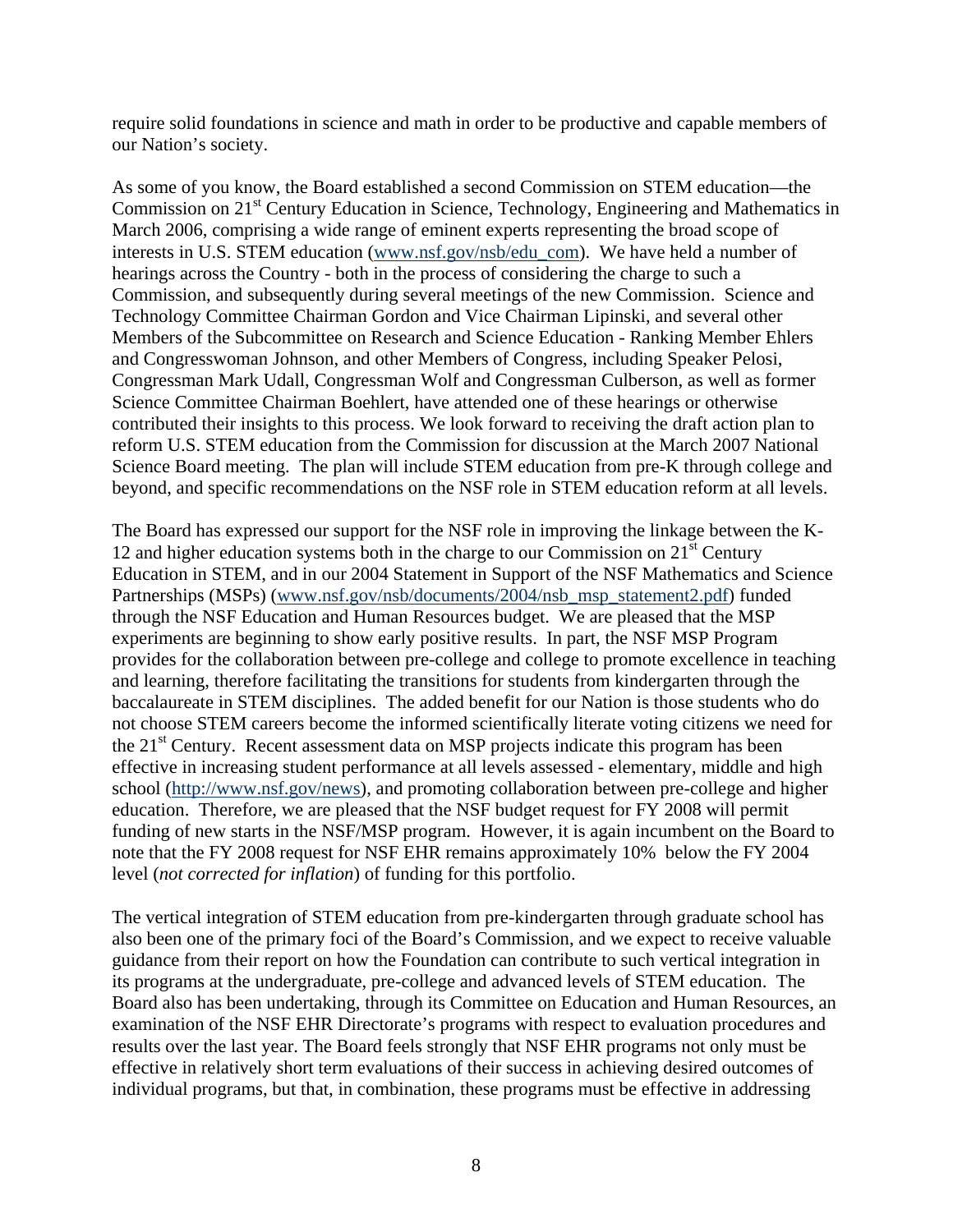U.S. long-term needs to retain its essential global advantage in S&E human resources. We have submitted an initial report on our review to Congress at the request of Congressman Rush Holt, and we will be continuing to apprise you about that review as we take into account the recommendations of the Board's STEM Education Commission, the report of the Academic Competitiveness Council, and the plans for the NSF EHR Directorate under its new leadership.

## **OVERVIEW OF NSB ACTIVITIES DURING THE LAST YEAR**

Now I would like to update you on National Science Board activities over the last year and some of our priorities for the coming year in both a) NSF policy-setting and oversight, and b) advising the President and Congress, our dual responsibilities.

## **NSF Oversight and Policy Direction**

During the last year, the Board accomplished a great deal in terms of its mission to provide oversight and policy direction to the Foundation, including: reviewed and endorsed the OIG Semi-annual Reports to Congress and approved NSF management responses; approved the NSF FY 2008 Budget Submission for transmittal to OMB; approved the Foundation's annual Merit Review Report; and provided review and decisions on major awards or proposal funding requests, including awards totaling \$616 million. These awards will support advanced research, science education, and public understanding of critical issues facing our Nation. The Board also approved a new strategic plan for NSF *Investing in America's Future: Strategic Plan FY 2006-* 2011 [(NSF-06-48) www.nsf.gov/publications/pub\_summ.jsp?ods\_key=nsf0648], based on the *National Science Board 2020 Vision for the National Science Foundation* report [(NSB-05-142) www.nsf.gov/pubs/2006/nsb05142/nsb05142.pdf] to Congress. In addition, the Board accepted the Foundation's *2007 Facility Plan* (NSF-07-22) and the Plan was released in conjunction with the President's budget in February 2007. The Facility Plan was mandated by a joint management report of the Foundation and the Board, *Setting Priorities for Large Research Projects Supported by the National Science Foundation* [(NSB-05-77) www.nsf.gov/pubs/2005/nsb0577/index.jsp].

The Board has just released our draft report, *Enhancing Support of Transformative Research at the National Science Foundation* (http://www.nsf.gov/nsb/documents/2007/tr\_draft.pdf) for public comment and review. The Board states in this draft report that we believe it is unreasonable to expect that small adjustments to NSF's existing programs and processes will overcome the perception among much of the external scientific community that iconoclastic ideas are not welcome at NSF. System-wide changes for this purpose are also inappropriate. As noted in the *Report of the National Science Board on the National Science Foundation's Merit Review System* (NSB-05-119) www.nsf.gov/nsb/documents/2005/0930/merit\_review.pdf], NSF's current merit-review system is functioning effectively to support the excellent innovative research that is significantly advancing the frontiers of knowledge and the goals of our Nation. Nonetheless, our Nation cannot afford to miss opportunities, discoveries, and new frontiers that can result from bold, unfettered exploration and freedom of thought that challenges our current understanding of natural processes. The NSF cannot allow the perception by any of the Nation's scientists that it does not welcome or support innovative ideas and potentially transformative research. Public support of and careful investment in paradigm-challenging ideas are critical not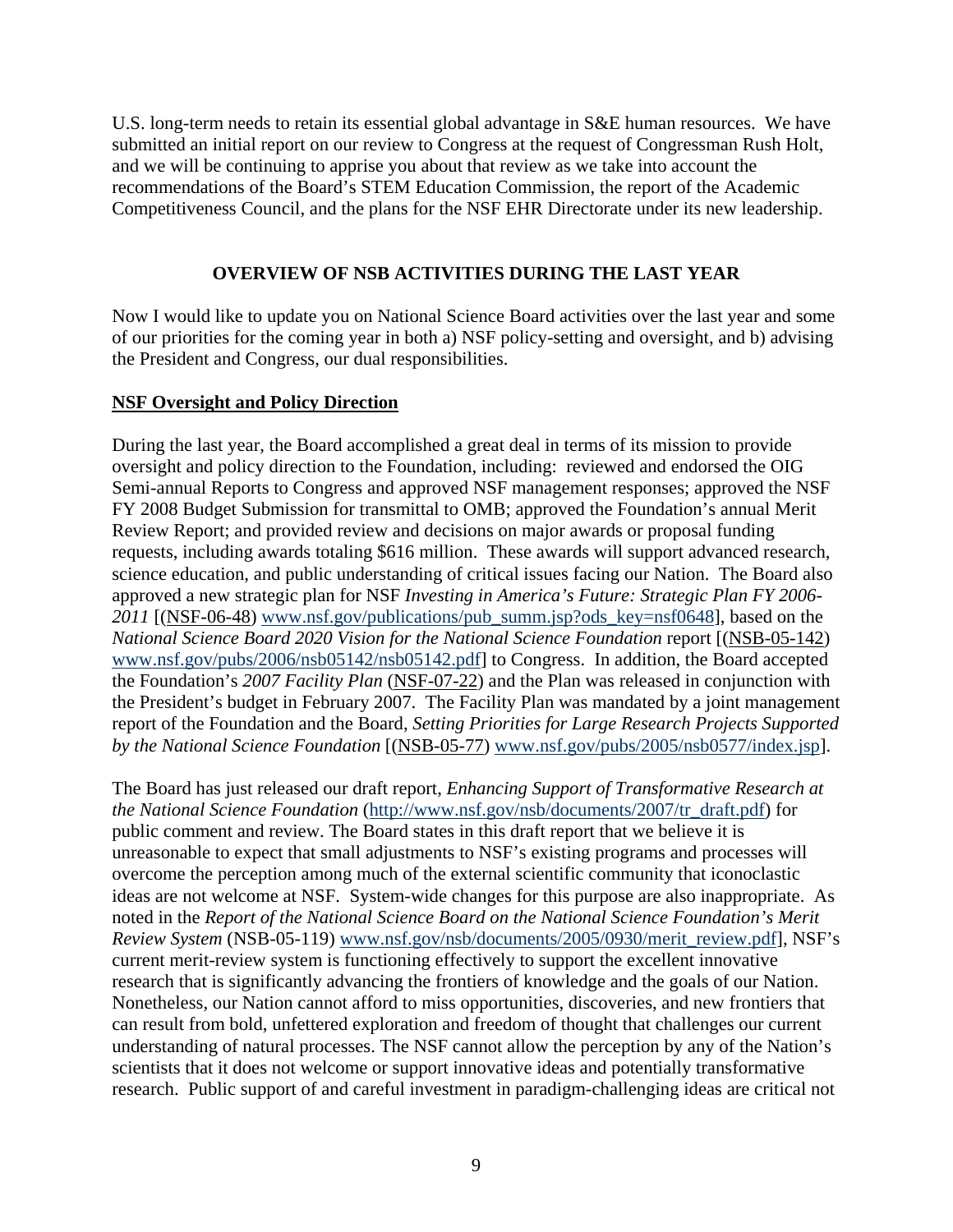only to continued economic growth, but also to the future welfare of our Nation. In this draft report, therefore, the Board recommends that NSF develop a distinct, Foundation-wide Transformative Research Initiative distinguishable by its potential impact on prevailing paradigms and by the potential to create new fields of science, to develop new technologies, and to open new frontiers. Foundation management will report back to the Board at its August 2007 meeting on its preliminary plan for a simple and transparent process for instituting the Transformative Research Initiative that encourages maximum participation by the community.

In a constrained budget environment, achieving the reasonable balance of award size, and duration, and proposal success rate at the Foundation is an important concern of the Board. We have held several discussions with Foundation management about this issue and are anticipating a comprehensive report later this year that will inform us in establishing appropriate policy guidelines.

A very high priority for the Board has been our continuing work with the NSF Management and the Office of Inspector General to resolve the correction of the existing reportable conditions that have been longstanding in NSF annual audits. We have reviewed the draft Corrective Action Plan for Reportable Conditions in the FY2006 Financial Statement Audit and are confident that we can quickly and effectively resolve outstanding issues. NSF management will report to the Board at our March meeting on the status of their efforts to resolve the reportable conditions, as well as efforts to enhance NSF's business model practices and develop a strategic personnel workforce plan for the  $21^{st}$ . Century.

# **Advice to the President and Congress**

The Board has undertaken a wide range of activities this year, in our broader role as an independent advisory body to the President and the Congress on national policy issues related to science and engineering (S&E) research and education.

- The Board completed a series of public hearings, in response to a Congressional request that the Board consider reconstituting its 1982 Commission on Pre-college Education in Science, Mathematics, Engineering and Technology, and in March 2006 approved the establishment of the new Commission on  $21<sup>st</sup>$  Century Education in STEM, due to present its draft report to the Board in March 2007;
- The Board published and disseminated an important report, *HURRICANE WARNING: The Critical Need for a National Hurricane Research Initiative* (NSB-06-115). The report presents an agenda for action that will provide urgently needed hurricane science and engineering research and education that engages relevant agencies across the Federal government; involves industry, academia, and other levels of government; establishes highly focused priorities; strengthens disciplinary research; creates multidisciplinary frameworks; and stimulates the efficient transfer of research outcomes to operational practice.
- The Board responded to a request from Senator John McCain to examine existing policies of Federal science agencies concerning the suppression and distortion of research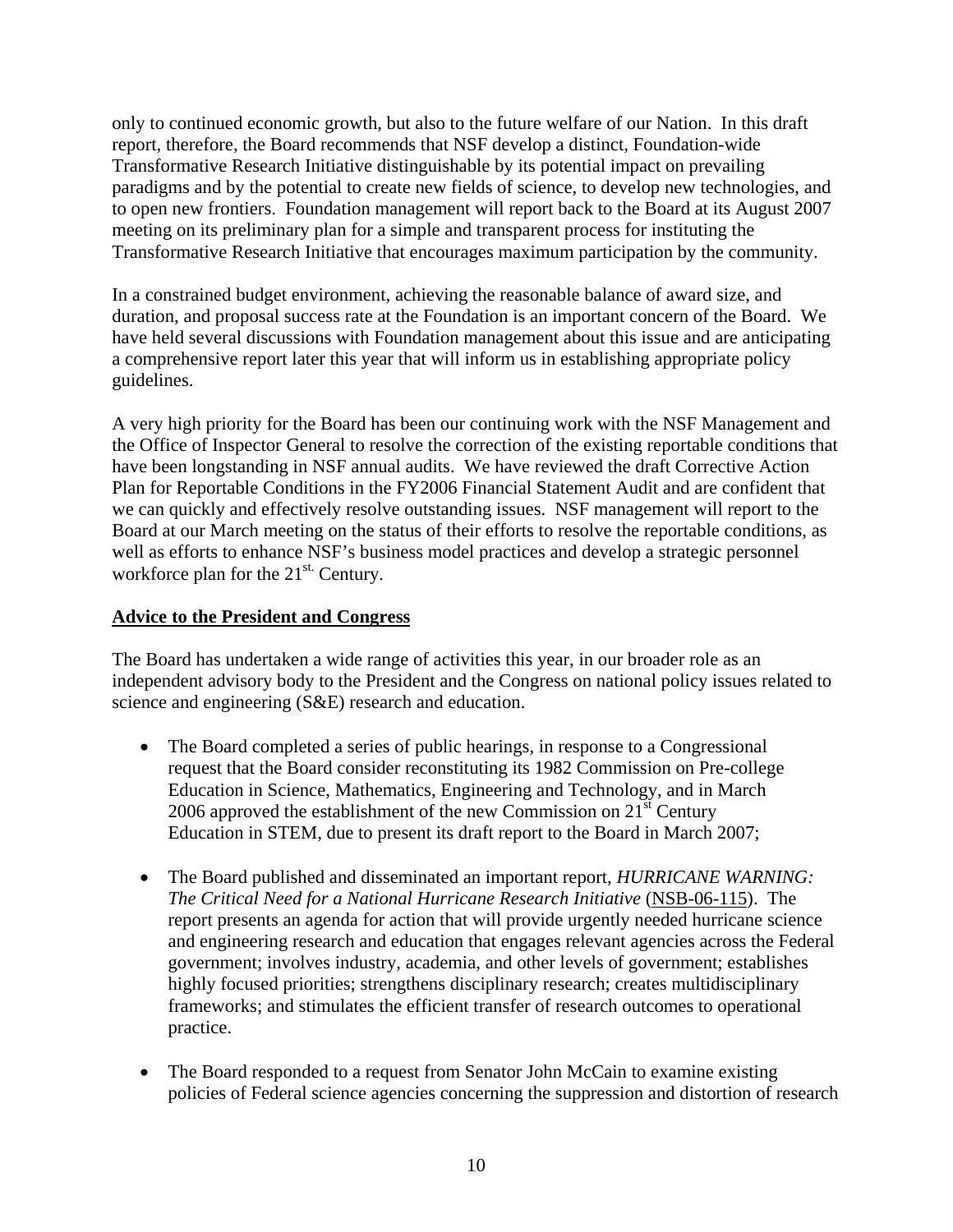findings of scientists employed by Federal agencies and the impact these actions could have on quality and credibility of future Government-sponsored scientific research results. Our central recommendation was that an overarching set of principles for the communication of scientific information by government scientists, policy makers, and managers should be developed and issued by the Administration to serve as the umbrella under which each agency would develop its specific policies and procedures.

- The Board responded to a request from Congressman Rush Holt for a summary of its review of the evaluations and impacts of the programs of the National Science Foundation's Education and Human Resources Directorate's programs in January 2007. We will be providing a more thorough report later in 2007.
- Exercising the Board's obligation to inform and advise on critical issues, the Board sent a letter to congressional leadership on February 13, 2007, expressing its full endorsement and appreciation for the FY 2007 Congressional Joint Budget Resolution funding level increase of the FY 2006 level for the NSF Research and Related Activities account, and encouraging congressional approval of a similar budget increase for the NSF Education and Human Resources account.
- The Board published and disseminated its statutory biennial report, *Science and Engineering Indicators 2006* (NSB-06-01) http://www.nsf.gov/statistics/seind06 and also prepared and disseminated a Board policy statement Companion Piece to Indicators 2006, *America's Pressing Challenge - Building a Stronger Foundation* [(NSB-06-02) http://www.nsf.gov/statistics/nsb0602], February 2006;
- Board Members provided comments to Congressman Bart Gordon on his bill, "10,000 Teachers, 10 Million Minds Science and Math Scholarship Act" in February 2006.

Further, the Board provided testimony to congressional hearings in 2006, and responded to other specific questions and inquiries from Members of Congress and their staffs.

# **Improved Outreach and Communication by the Board**

The Board continues to increase and improve our direct outreach and communication with Congress, other Federal agencies, various interest groups and the external science and engineering research and education community.

For example, the Board sponsored:

- Five public meetings of the Commission on 21st Century Education in Science, Mathematics and Technology (See Commission Webpage at [http://www.nsf.gov/nsb/edu\\_com\)](http://www.nsf.gov/nsb/edu_com))
- A second and third pre-commission hearing in January and March 2006 in Boulder, Colorado and Los Angeles, California, respectively, seeking input from a cross section of stakeholders in U.S. STEM education on the value of establishing a new STEM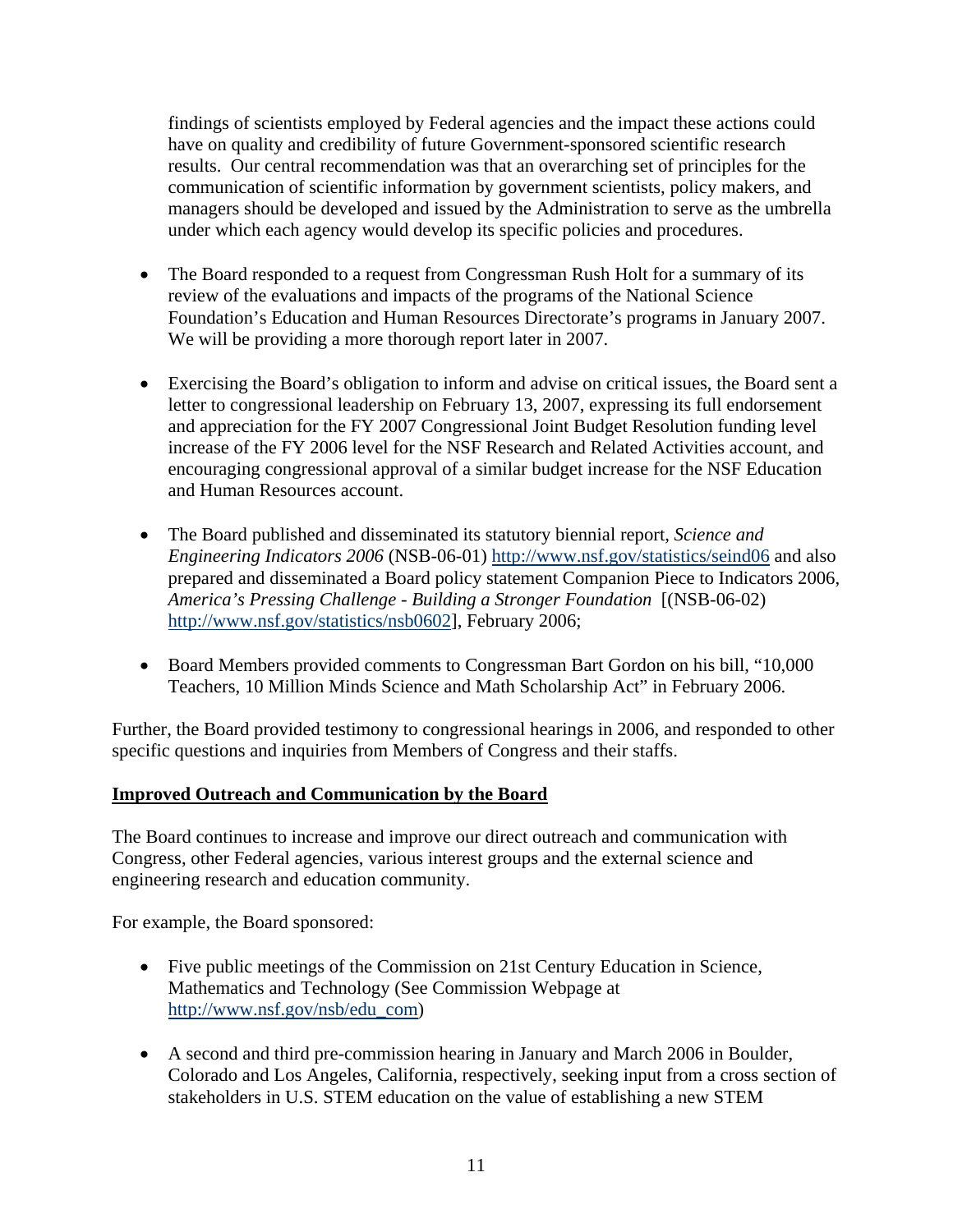Commission to address this topic for the Board a second time (See: http://www.nsf.gov/nsb/edu\_com/hearings.htm)

- A third public workshop on Transformative Research (May 16, 2006) http://nsf.gov/nsb/committees/tskfrcetrans\_cmt.htm);
- A second public workshop on engineering education reform, including leading deans of engineering, *Moving Forward to Improve Engineering Education http://nsf.gov/nsb/eng\_edu/start.htm*, at the Georgia Institute of Technology in November 2006;
- A public "rollout" event for the Hurricane Science and Engineering report, *Hurricane Warning: The Critical Need for a National Hurricane Research Agenda* (www.nsf.gov/nsb/committees/hurricane/advisory.pdf) in the U.S. Capitol Building in September 2006, with the participation by Senators Mel Martinez and Bill Nelson of Florida, and Senator David Vitter of Louisiana.
- Two public presentations on Capitol Hill on *Science and Engineering Indicators 2006* (NSB 06-02) and its Companion Piece, *America's Pressing Challenge – Building a Stronger Foundation* (NSB 06-02), February 23, 2006 to the media and general public and April 6, 2006 to the House R&D and STEM Caucuses;
- A presentation to Colorado State legislators at the invitation of the American Electronics Association on both *Science and Engineering Indicators 2006* and the recently completed hearings to consider establishing a new National Science Board Commission on STEM Education for the 21st Century, March 23, 2006;
- Two presentations to the National Science Teachers Association (NSTA) in April in Anaheim, California, on *Science and Engineering Indicators 2006* and its Companion Piece, *America's Pressing Challenge - Building a Stronger Foundation* (NSB 06-02); and
- National Science Board informational booths at the American Association for the Advancement of Science (AAAS) meeting in February in St. Louis, Missouri, the National Science Teachers Association (NSTA) meeting in Anaheim, California in April, and Sigma Xi - the Research Society meeting in Detroit, Michigan in November.

In an effort to facilitate more openness of Board meetings in accord with the Sunshine Act, we expanded our practices for:

- providing public notice of all our meetings on a dedicated NSB Meeting Notice Web site, as a supplement to the kinds of notices regularly published in the *Federal Register*;
- continuing to treat teleconferences of the Board, Board Committees, subcommittees and task forces as 'meetings,' subject to the requirements of the Government in the Sunshine Act;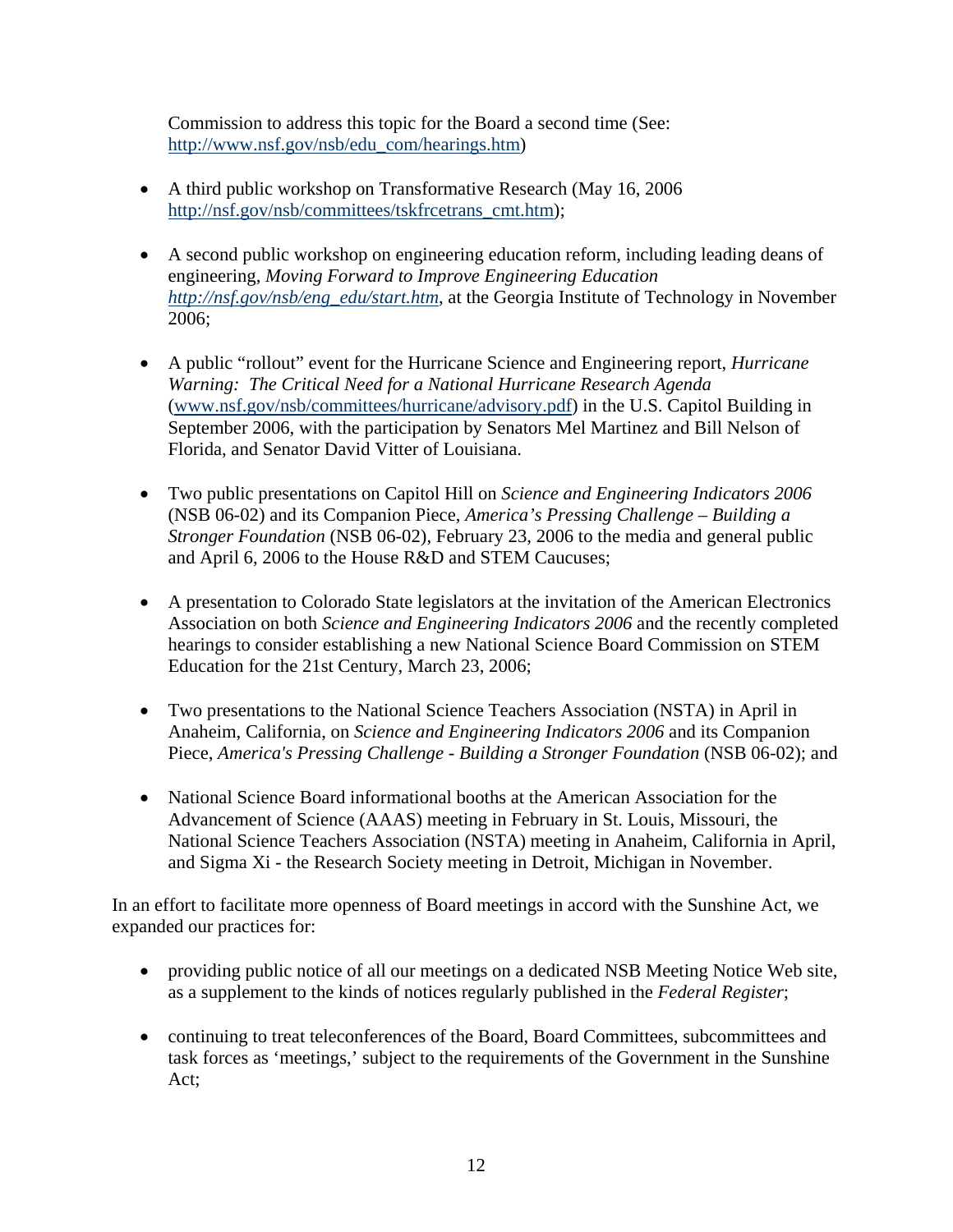- providing much more information to the public in a more timely manner regarding meeting discussions and decisions; and
- expanding efforts to encourage public comment during the development of Board publications.

## **FY 2008 NSB BUDGET**

The Board has much to do over the next year. Perhaps one of the most important actions is to oversee the implementation of the new NSF Strategic Plan, which addresses the broad priorities established in the Board's 2020 Vision for the Foundation. We will be looking to provide policy direction to the Foundation with respect to recommendations of the newly released Hurricane Research and Transformative Research reports. Both involve broad, multidisciplinary questions on the broad frontiers of science and engineering and across the portfolios of NSF's science, engineering and education directorates.

Our Task Force on International Science Partnerships will complete its international meetings in 2007, and we expect to be providing specific guidance to NSF and broader advice on the role of the Federal Government in supporting international S&E partnerships. Our *ad hoc* Task Group on Engineering Education is poised to present us with recommendations that will impact university engineering programs and the future engineering workforce, reflecting the input from two important workshops, incorporating the ideas of engineers, faculty, administrators, and employers in developing guidance for engineering education for the  $21<sup>st</sup>$  Century that reflects the increasing diversity of the U.S. workforce and growing challenges for engineering from globalization of both science and technology and the engineering workforce. We will be continuing our review of program evaluations and impact in the NSF Education and Human Resources Directorate.

Over the next year, the Board expects to complete our development of a national action plan for 21<sup>st</sup> Century Education in Science, Technology, Engineering and Mathematics by making a formal report to the Congress. While many of these recommendations will be at a national system level, a number will focus specifically on the role NSF can and should play in supporting the development of an adequate and diverse science and engineering workforce. The Board will also continue to review and approve NSF's actions for creating major NSF programs and funding, and expects new efforts to be implemented regarding enhancement of NSF support for potentially transformative research as a result of new Board guidance.

Several endeavors that the Board expects to formally complete by the end of FY 2007 will require significant follow-up outreach efforts by the Board in FY 2008 to ensure the desired impacts are realized. For example, lessons learned by the Board's experience with its 1982 STEM Education Commission report and the 2001 report on the role of the Federal Government in supporting international science, have provided clear and strong lessons on the importance of the Board undertaking significant follow-up efforts to ensure action based on our reports. While the Board's Commission on 21st Century Education in Science, Technology, Engineering and Mathematics will complete its work later this year, it is clear that much follow-up outreach by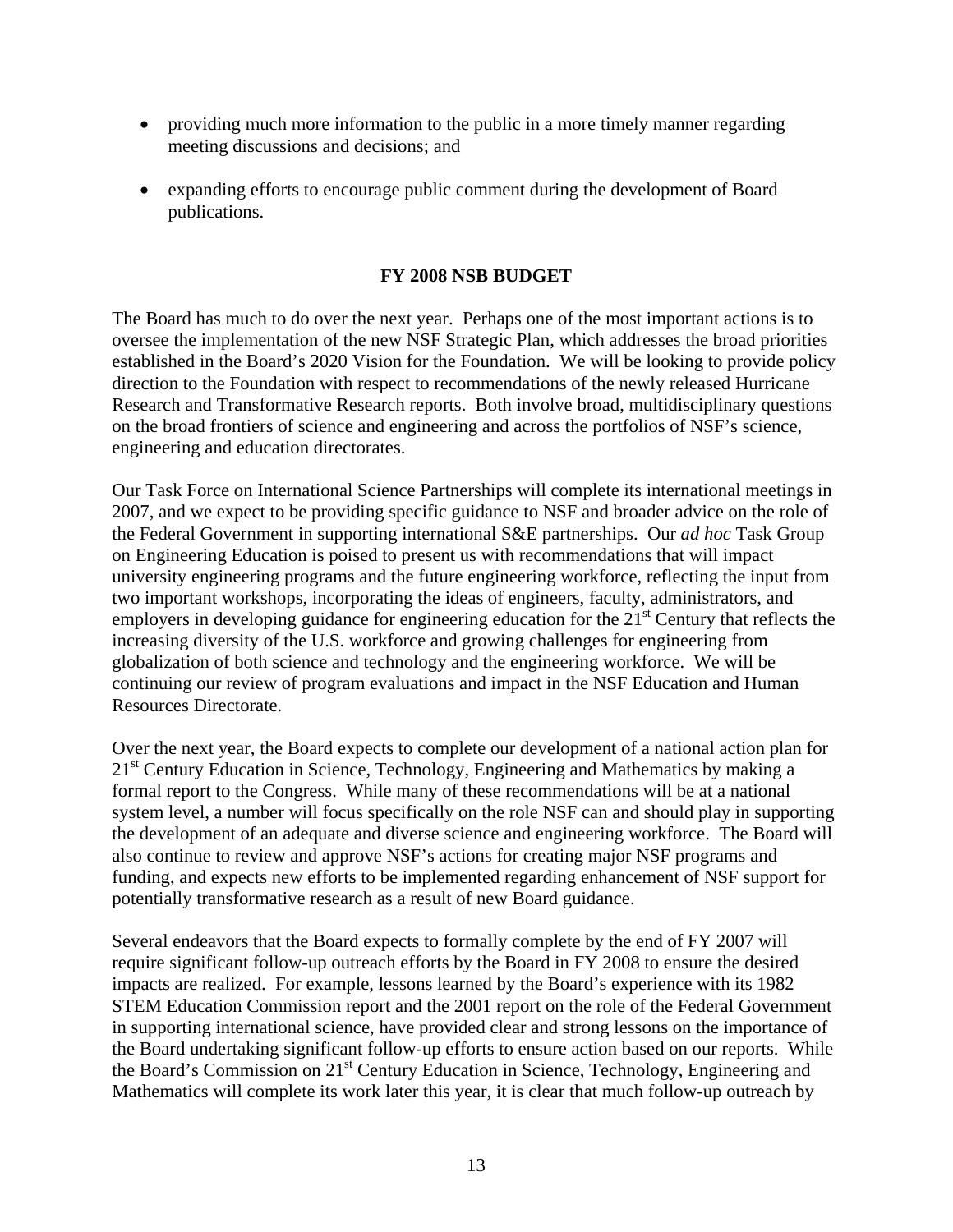the Board will be required throughout FY 2008 to ensure the work of the Commission has the highest possible impact. Likewise, the Board's Task Force on International S&E partnerships will complete its work at the end of FY 2007, but will require significant follow-up by the Board in FY 2008.

The Board will be producing a new summary volume to our biennial *S&E Indicator*s report in FY 2008 that will require significant new effort on the part of the Board. In addition, the Board will continue to review and approve NSF's actions for creating major new programs and funding large projects in FY 2008, as well as dealing with evolving NSF policy issues. Experience has demonstrated that the Board will receive a number of requests from Congress asking that the Board examine and report quickly on a wide range of national policy topics related to S&E research and education. The Board welcomes such Congressional and Administration requests, and will itself continue to identify high priority topics focused specifically on NSF, or more broadly on national S&E policy issues that it feels it should examine in FY 2008.

By statute the Board is authorized five professional positions and other clerical staff as necessary. The full impact of increasing the number of professional positions to the statutory level will occur in FY 2008 with increased attention to addressing new skill requirements. However, the results of a strategic restructuring of the Board Office management and operations over the last three years has led to more efficient use of appropriated resources while retaining the ability to support an active Board agenda.

# **ISSUES TO CONSIDER AS PART OF NSF RE-AUTHORIZATION LEGISLATION**

*[Our Board Office Director will be available to work closely with your Subcommittee staff to assist with development of specific legislative text to enact any of the Board's following suggestions for modification to the NSF Re-authorization Act.]* 

# A 2020 Vision for NSF

In September 2006, the National Science Board approved a new Strategic Plan for the National Science Foundation for FY 2006-2011, *Investing In America's Future* [(NSF 06-48) www.nsf.gov/publications/pub\_summ.jsp?ods\_key=nsf0648], articulating strategic outcome goals of discovery, learning, research infrastructure, and stewardship, and investment priorities in order to accomplish these goals. These reflect the National Science Board's *2020 Vision for NSF* [(NSB-05-142) www.nsf.gov/publications/pub\_summ.jsp?ods\_key=nsb05142], published in December 2005, establishing specific broad priorities for the National Science Foundation to:

- Drive the cutting edge of fundamental and transformative research;
- Tap the talents of all our citizens, particularly those belonging to groups that are underrepresented in the science and research enterprise, and continue to attract foreign students and scientists to the U.S.;
- Develop and test new approaches to teaching science to elementary and secondary school students and catalyze partnerships among schools, museums, aquariums, and universities to put these techniques into effective practice;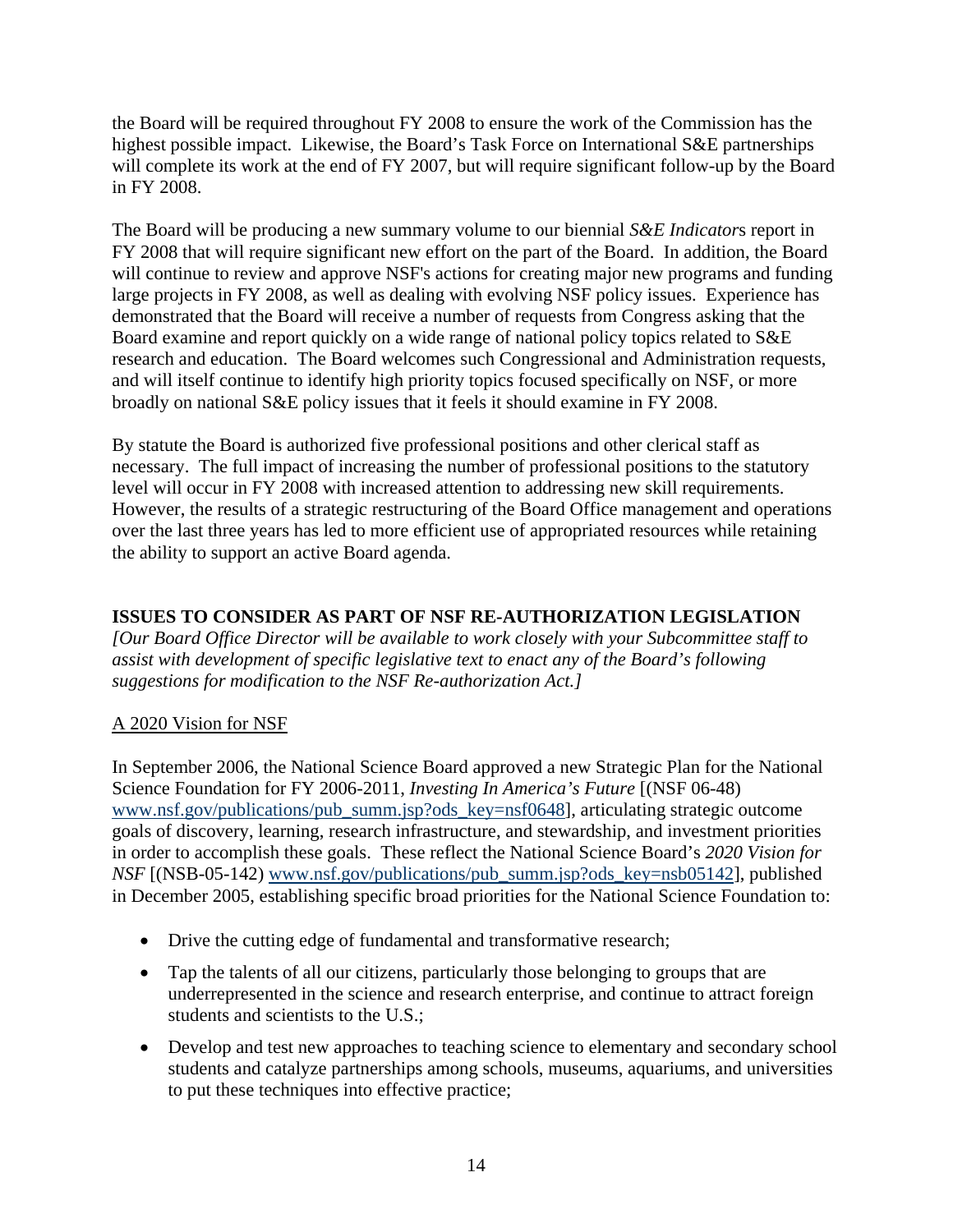- Provide the bright minds in our research institutions with the tools and instruments needed to probe the frontiers of knowledge and develop ideas that can transform our understanding of the world; and
- Maintain the financial and talent resources to be an effective agent for excellence in the critical national enterprises of learning, discovery, and innovation.

The Board would encourage Congress to factor the priorities of the Board's *2020 Vision for NSF*  into consideration as you prepare the NSF Re-authorization Act.

## Address and examine potential impacts of a doubling of the NSF budget

In December 2003, and in direct response to congressional guidance in Section 22 of the National Science Foundation Authorization Act of 2002 (Pub. L. 107-368, 42 U.S.C. § 1862n note), the National Science Board prepared a report, *Fulfilling the Promise* [(NSB-03-151) www.nsf.gov/nsb/documents/2003/nsb03151/coverlink.pdf], to address and examine the Foundation's budgetary and programmatic growth provided for by the Act, and to outline how additional funding would be spent in the event the NSF budget were doubled. Given recent Administration and Congressional statements and actions related to future doubling of the NSF budget, Congress may wish to consider including legislative language as part of the NSF Re-Authorization Act to request the Board to prepare a report to Congress that would provide -

- (1) recommendations on how the increased funding should be utilized;
- (2) an examination of the projected impact that the budgetary increases will have on the Nation's scientific and technological workforce;
- (3) a description of new or expanded programs that will enable institutions of higher education to expand their participation in Foundation-funded activities;
- (4) an estimate of the national scientific and technological research infrastructure needed to adequately support the Foundation's increased funding and additional programs;
- (5) a description of the impact the budgetary increases provided under this Act will have on the size and duration of grants awarded by the Foundation, and
- (6) a description of the impact the budgetary increase provided under this Act will have on the potential to create new fields of science, to develop new technologies and to open new frontiers.

## Clear statement on the critical role of NSF in pre-K-12 STEM Education

Education is a core mission of the National Science Foundation (NSF). NSF not only promotes research, but also shares in the responsibility for promoting quality science, technology, engineering and math (STEM) education as intertwining objectives at all levels of education across the United States. NSF's highly competitive peer-review process is second to none for openly and objectively identifying, reviewing, selecting, funding and providing stewardship for the very best STEM proposals and programs in research and education.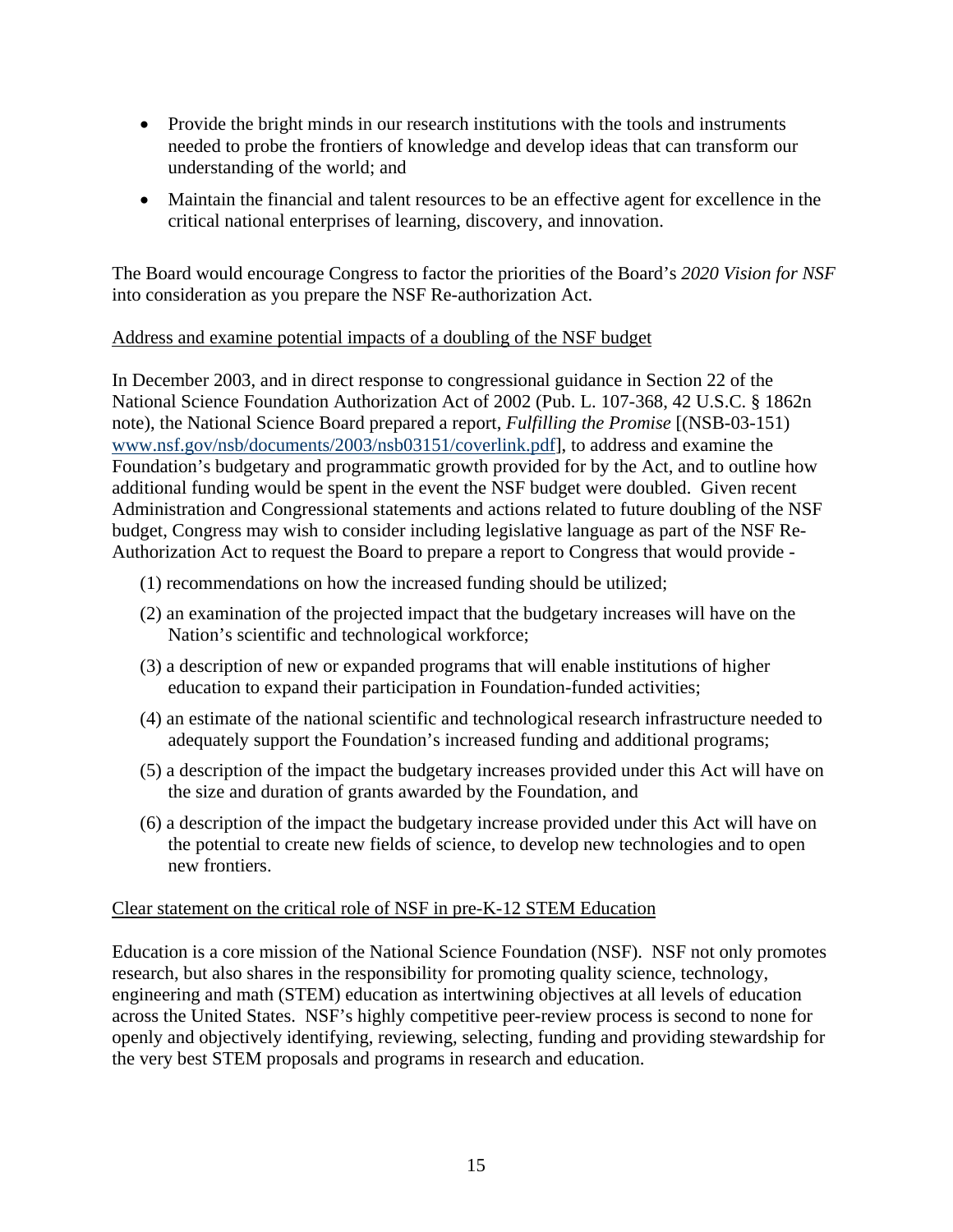As part of our role in providing oversight and guidance to the EHR programs, the Board is assessing how well NSF supports the overall S&E education and training outcomes needed by the U.S. in a changing global environment for science and technology. This on-going review is an important action toward achieving the Board's *2020 Vision for the National Science Foundation*, submitted to Congress in December 2005, which states a near term goal to "…critically evaluate current education investments and develop new strategies to increase their impact on the quality of STEM education." Reflecting our conviction of the importance of the EHR Directorate programs for the Nation, the Board has issued a number of STEM education policy reports recently, including its 2004 statement "In Support of the Math and Science Partnership Program at the National Science Foundation" (NSB-04-42) that articulates the Board's strong commitment to that NSF EHR Directorate program and its Companion Piece to *Science and Engineering Indicators 2006*, *America's Pressing Challenge—Building a Stronger Foundation* (NSB 06-02).

The Board feels strongly that NSF EHR programs not only must be effective in relatively short term evaluations of their success in achieving desired outcomes of individual programs, but that, in combination, these programs must be effective in addressing U.S. long-term needs to retain its essential global advantage in S&E human resources. The NSF must help the U.S. sustain its world leadership in science and technology. Four examples of the many exemplary NSF education programs are: the Math and Science Partnership (MSP), the Louis Stokes Alliances for Minority Participation (LSAMP), Information Technology Experiences for Students and Teachers (ITEST) Program and the Robert Noyce Scholarship Program.

The Board will be continuing our review of NSF EHR program evaluations and results, and the use of findings to enhance EHR programs against the background of growing national needs for skills and knowledge, and the growing international competition for talent and technological leadership. We are deeply concerned that, although the U.S. must continue to attract and welcome the best international STEM talent, we can no longer depend on the global market as we have in the past for the skills and innovative talent needed in our labor force. We are convinced of the central role NSF EHR programs can and must play in preparing our citizens with the knowledge and skills needed for our Nation to remain a global leader in science and technology. We are committed to ensuring that NSF EHR programs and portfolio serve our society effectively in that role.

NSF education programs provide for the collaboration between pre-college and college to promote excellence in teaching and learning, therefore facilitating the transitions for students from kindergarten through the baccalaureate in STEM disciplines. The added benefit for our Nation is those students who do not choose STEM careers become the informed scientifically literate voting citizens we need for the  $21<sup>st</sup>$  Century.

NSF has the mandate, depth of experience, and well-established relationships to build the partnerships for excellence in STEM education. The Board, therefore, strongly urges that NSF education programs be sustained and expanded over the long term as an essential component of a coordinated Federal effort to promote national excellence in STEM education. Congress may wish to address this issue as part of the legislative language in an NSF re-authorization act.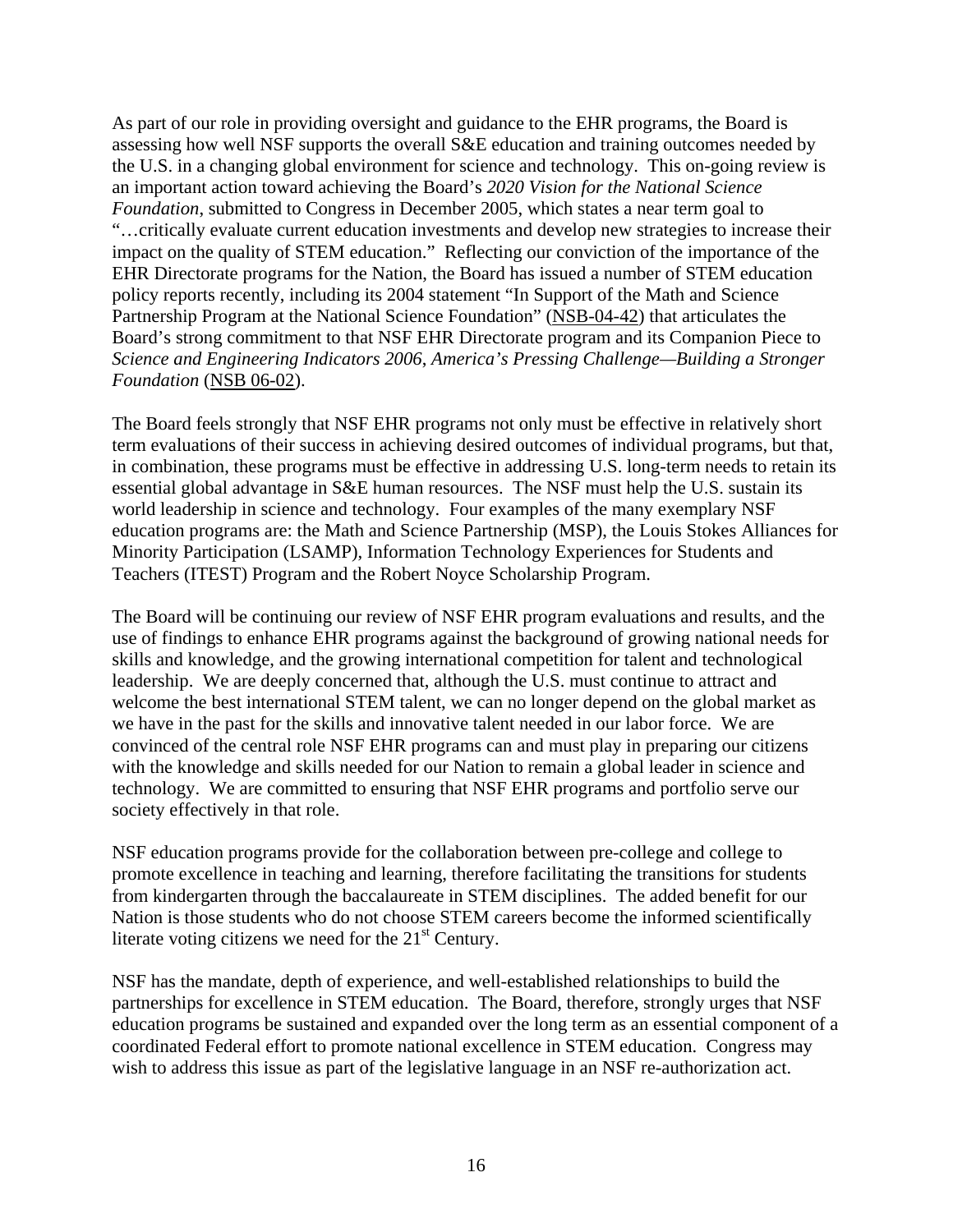## Role of the Board in approving NSF actions

Current Board policy for NSF (NSF Proposal and Award manual, NSF manual #10, December 31, 2005) requires Board approval for the following NSF actions:

(1) Large Awards. Proposed awards where the average annual award amount is 1% or more of the awarding Directorate or Office's prior year current plan.

(2) New Programs. Board approval is required for new Programs that: (1) represent a substantial investment of Program resources (threshold defined as the total annualized awards to be made by the proposed Program exceed 3% of the awarding Directorate's or Office's prior year current plan); or (2) involve sensitive political or policy issues; or (3) are to be funded as an ongoing Foundation-wide activity.

(3) Major Construction Projects. Board approval is required when the resulting cost is expected to exceed the percentage threshold for Board award approval.

(4) Awards Involving Policy Issues or Unusual Sensitivity. Board interests may include the establishment of new centers, institutes, or facilities; potential for rapid growth in funding or special budgetary initiatives; research community or political sensitivity; previous expression of Board concern; or items otherwise identified by the Director or Assistant Directors.

(5) Requests for Proposals (RFPs). RFPs expected to result in contracts exceeding the Board approval thresholds. Release of these RFPs to potential contractors must be approved by the Board.

(6) Waivers. Requests for exemption from Board review and approval of a continuing project or logistics support arrangement may be requested in routine cases where there are no significant issues or policy implications.

We feel this Board policy has worked fairly well and is at an appropriate macro-level of oversight and policy-setting without having the Board become overly engaged with NSF management and operations. However, Congress previously expressed its desire for the Board to be directly involved with approval of congressional budget requests, priority-setting, and award granting of projects in the NSF Major Research Equipment and Facilities Construction (MREFC) account. In response to Section 14 of the 2002 Authorization Act (42 U.S.C. § 1862n), the Board worked with the Foundation to produce a joint report that clearly describes the process by which priorities are set for selecting and funding large research facilities, *Setting Priorities for Large Research Facilities Supported by the National Science Foundation*, (NSB-05-77). The Board would welcome any additional guidance the Congress may wish to provide regarding this process.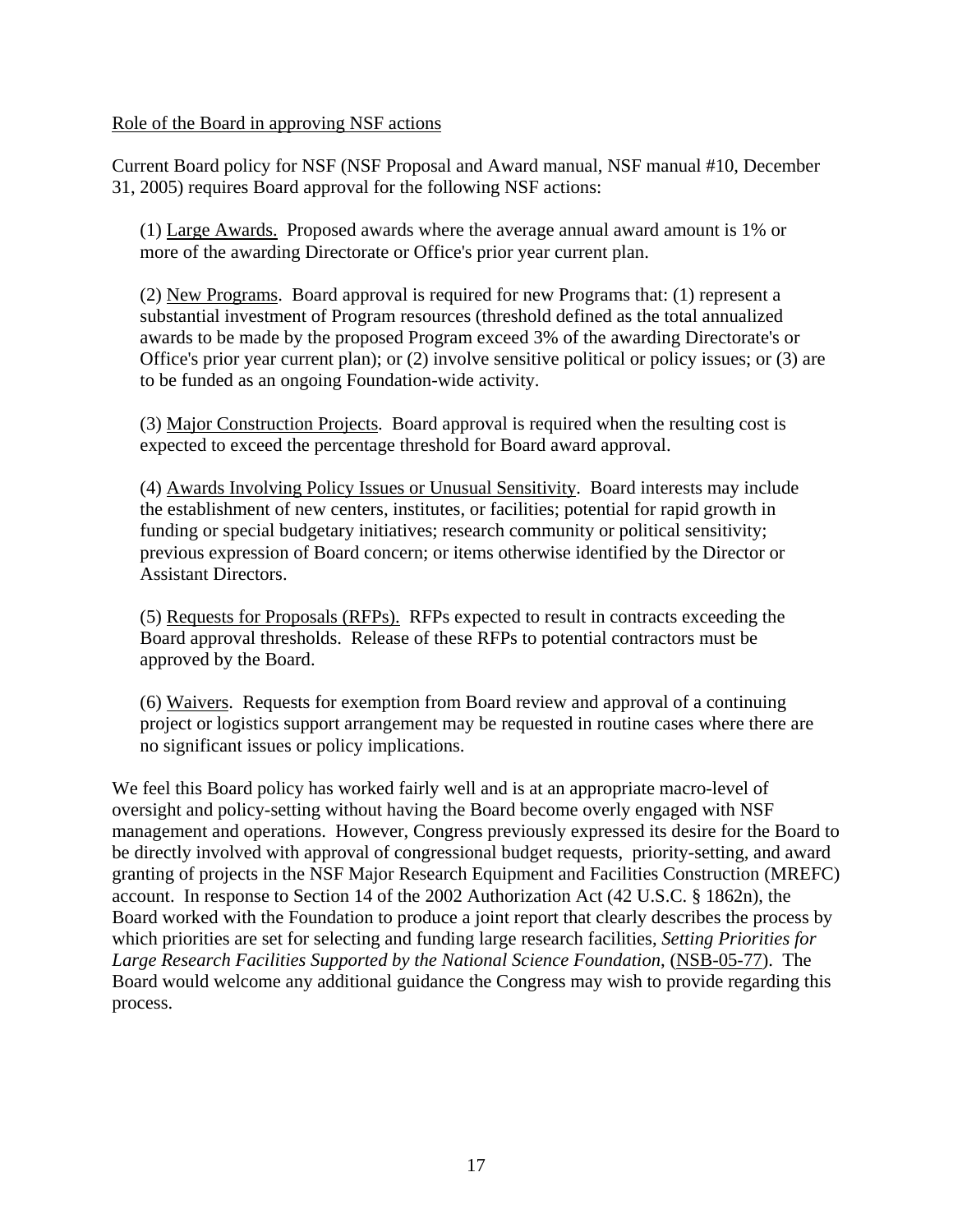## Role of the Board as Oversight Body for NSF and Advisory Body to Congress and the President

From time to time questions have been raised regarding the Board role as an oversight body for the Foundation. While countless congressional budget and authorization report language, and written communications from both Republican and Democratic members of both authorizing and appropriating committees of Congress over many years have made clear the intent for the Board to serve as the oversight body of the Foundation, NSF authorization legislation does not explicitly state the Board's oversight role. Congress may wish to specifically address this issue to help avoid future debates on this topic that can, at best, be distracting for the Board, NSF Management, and the Congress. In a similar vein, Congress may also consider making more explicit in new authorization legislation the independent advisory role of the Board directly to both the Congress and the President on national policy issues related to science and engineering research and education.

# Sunshine Act Audit of the Board

Audits conducted by the Office of Inspector General over the past three years have found that the National Science Board has been in compliance with the requirements of the Government in the Sunshine Act (Sunshine Act). The audit requirement stems from situations prior to 2003 in which the Board did not provide public access to sessions of its committees, task forces, or other working groups. In response, Congress added language to the NSF Authorization Act of 2002 explicitly subjecting session of the Board's subdivisions to the Sunshine Act. Congress further directed NSF's Inspector General to conduct annual audits of Board compliance with the Sunshine Act and to report audit results to specified congressional committees. Four annual audits have been completed and none has resulted in any significant finding of non-compliance. Extending the audit cycle to three years (and appropriately extending the associated document retention requirements) recognizes this fact, yet provides an efficient and regular check on the Board's continued adherence to the Sunshine Act's requirements. Congress may consider modifying the NSF re-authorization to increase the time period for audits of the National Science Board's compliance with the Government in the Sunshine Act (5 U.S.C. § 552b and 42 U.S.C. § 1862n-5) from every year to every three years.

## Board Budget and Operations

As a result of the National Science Foundation Authorization Act of 2002, the National Science Board was, for the first time, given a separate budget line account in the overall Foundation appropriation. That measure served to increase the Board Office's independence and flexibility in meeting the operating and policy research needs of the Board and Board Office, such as those related to conducting workshops, issuing contracts, travel, training, etc. Increasing the availability of Board appropriated funds beyond a single fiscal year, by providing for a 2-year period of availability for the Board's appropriations under "Authorization of Appropriations" (Section 5 in the 2002 Authorization Act), will provide the Board with an added degree of flexibility and, in turn, with full authority for the independent use of its resources through the Board Office. Congress may wish to consider this change in the NSF re-authorization as a further step in ensuring that the Board has flexible and independent resources to fulfill both its oversight and policy-setting role for the NSF and its role as an independent body of advisors to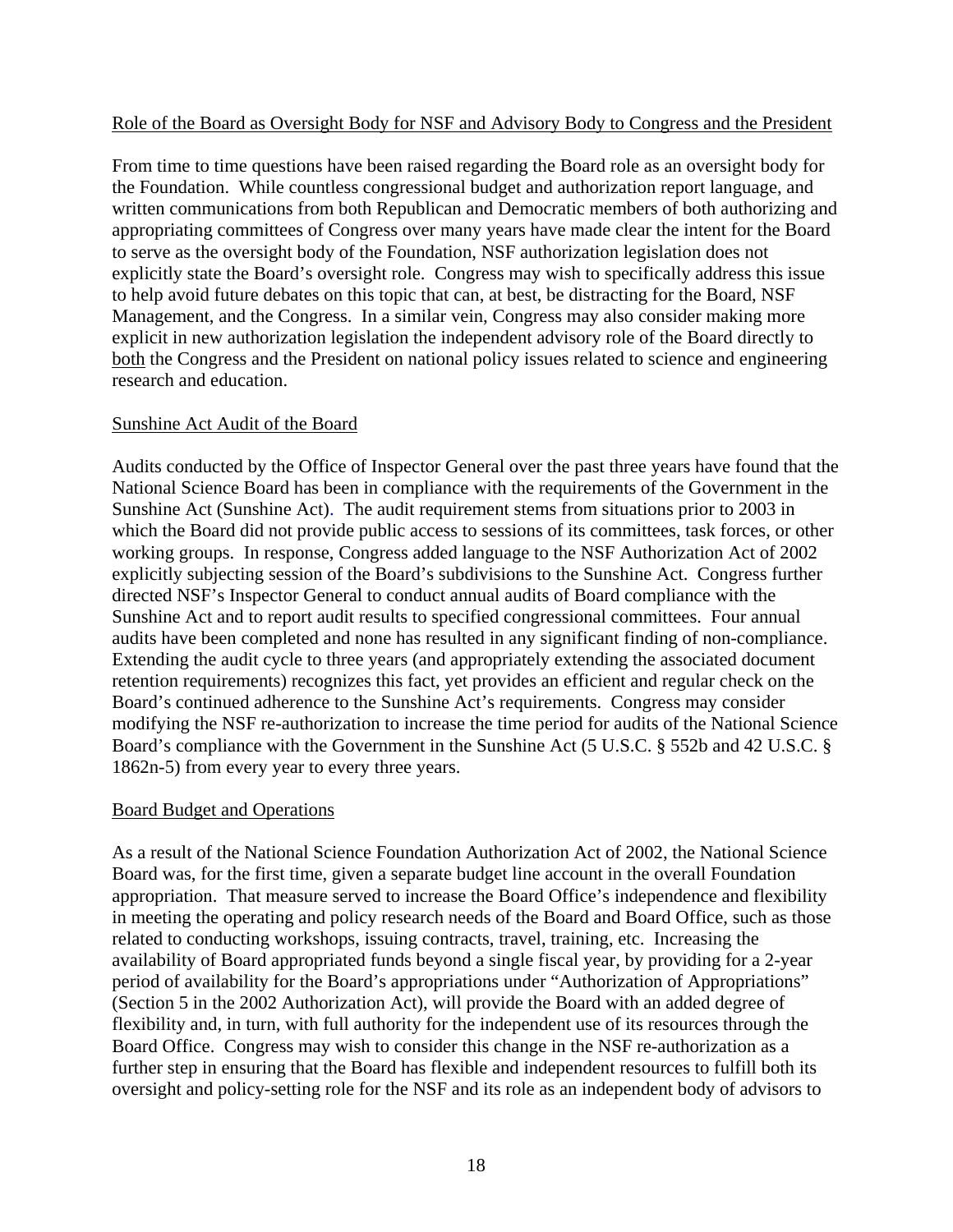the Congress and the President on national policy issues related to science and engineering research and education.

At the urging of Congress, in FY 2003 the Board began examining options for augmenting its professional staffing levels. As an initial step in this process, in August 2003 the Board appointed a new Executive Officer of the Board, who also serves as the Board Office Director. At the direction of the Congress and with full concurrence of the Board, our Executive Officer reports directly to the Chairman of the Board and has been delegated responsibility for the hiring and supervision of all Board Office staff and oversight of all Board Office operations. The Board is very pleased with this arrangement. Essential to the conduct of Board business is a small and independent core of full-time senior policy, clerical, and operations staff. In addition to the Board Office's essential and independent core resources and capabilities, temporary contractual advisory and assistance services continue to be critical to support production of Board reports and supplement the Board Office staff's general research and administration services to the Board. These external services provide the Board and its Office with the flexibility to respond independently, accurately, and quickly to requests from Congress and the President, and to address issues raised by the Board itself. The Board would significantly benefit from modifications to the NSF re-authorization Act that would allow our Board Office to implement funding arrangements to periodically supplement our policy staff with technical and professional personnel on leave of absence from academic, industrial, or research institutions for a limited term. Congress may consider modifying Section 1863 (g), 1873 (a) (3) and other appropriate sections of Title 42 of the U.S. Code in this re-authorization to allow the Board to directly enter into these arrangements.

# Include NSF under the Program Fraud and Civil Remedies Act (PFCRA)

Congress passed and the President signed PFCRA in 1986 to provide the executive departments, the military, Federal establishments covered by the Inspector General (IG) Act at the time of its enactment, and the United States Postal Service with a mechanism to recover losses of less than \$150,000 resulting from false claims and statements of less than \$150,000, which may not otherwise be prosecuted. The Office of Inspector General (OIG) at NSF, however, (along with other "designated Federal entities") was created after a 1988 amendment to the IG Act. As a result, NSF was not included in the 1986 PFCRA legislation. PFCRA has not been subsequently amended to include agencies, such as NSF, that were provided with OIGs in the 1988 amendments.

Except for NSF, every major agency that funds scientific and engineering research and education, including the National Institutes of Health, National Aeronautics and Space Administration, Department of Energy, and Environmental Protection Agency, are authorized to recover funds and assess penalties under PFCRA. NSF, too, needs to have all available means to take effective action whenever grant funds intended for scientific and engineering research and education are used fraudulently. The NSF Director, the Inspector General, and the National Science Board, all support amending PFCRA to include NSF within its jurisdiction.

Because many NSF-funded projects are relatively small in dollar amounts, PFCRA's mechanisms are well suited for resolving disputes between the Foundation and its grantees or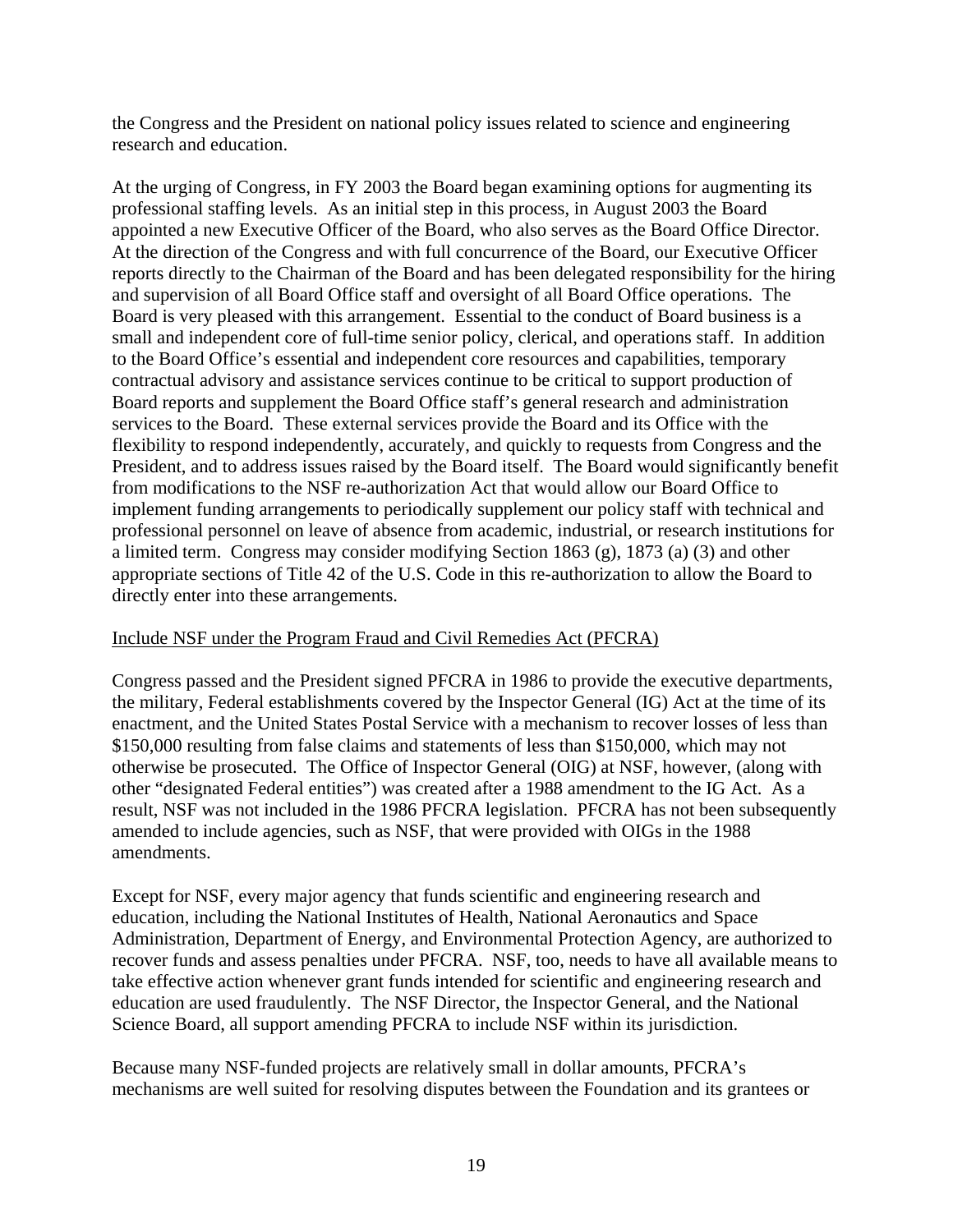contractors concerning fraudulent claims. Currently, the Foundation's principal legal recourse is to recommend that the Department of Justice attempt to recover misused funds through civil prosecution under the False Claims Act (31 U.S.C. § 3730). In general, such actions are most practical when the sums involved are very large. Under PFCRA, NSF would be able to impose monetary penalties instead of, or in addition to, debarring or suspending erring individuals and organizations. Congress may wish to consider providing the Foundation with valuable flexibility in protecting the integrity of its programs by creating a section in the Reauthorization Act amending PFCRA to include NSF. This will authorize the agency to recover funds and assess penalties under PFCRA's provisions.

#### **CLOSING REMARKS**

This is a challenging time for Federal S&E research and education budgets and the organizations and individuals that rely on Federal support. For over 50 years the Federal government has sustained a continual, visionary investment in the U.S. research and education enterprise in the expectation that such investment would benefit all Americans. That Federal effort has expanded the horizon of scientific discovery and engineering achievements far and wide, leading to the realization of enormous benefits to the Nation's prosperity and security.

We know the expanding frontiers of knowledge offer enormous opportunities for research and innovation. We also know that the education of all our citizens in the fundamentals of math, science and engineering must continue to be enhanced, and more American citizens must pursue science and engineering studies and careers if the U.S. is to remain eminent in critical science and technology disciplines. As other nations ramp up their investment in the infrastructure for S&E research and innovation, we cannot be complacent.

Even in a time of budget constraints, we cannot ignore the Nation's growing dependence on innovation for economic prosperity and the ever-improving quality of life Americans have come to expect. We also must be attentive to the crucial role of Federal investment in science and engineering research and education, especially fundamental research that is not cost effective for private industry to pursue, and the contributions of Federal support to research in universities and colleges to preparing our most advanced students for their future careers. The Board recognizes that competing priorities may impose fiscal constraints that limit the Foundation's, and so the Nation's, aspirations. In weighing these competing priorities, we ask you to keep in mind that in our changing global environment, investments in our national science and technology capabilities - talent, knowledge, and physical infrastructure - are not luxuries but essential to our Nation's long-term prosperity and security. We therefore urge that the Congress take the long view in its annual budget deliberations for funding and re-authorizing U.S. science and engineering research and education through the National Science Foundation.